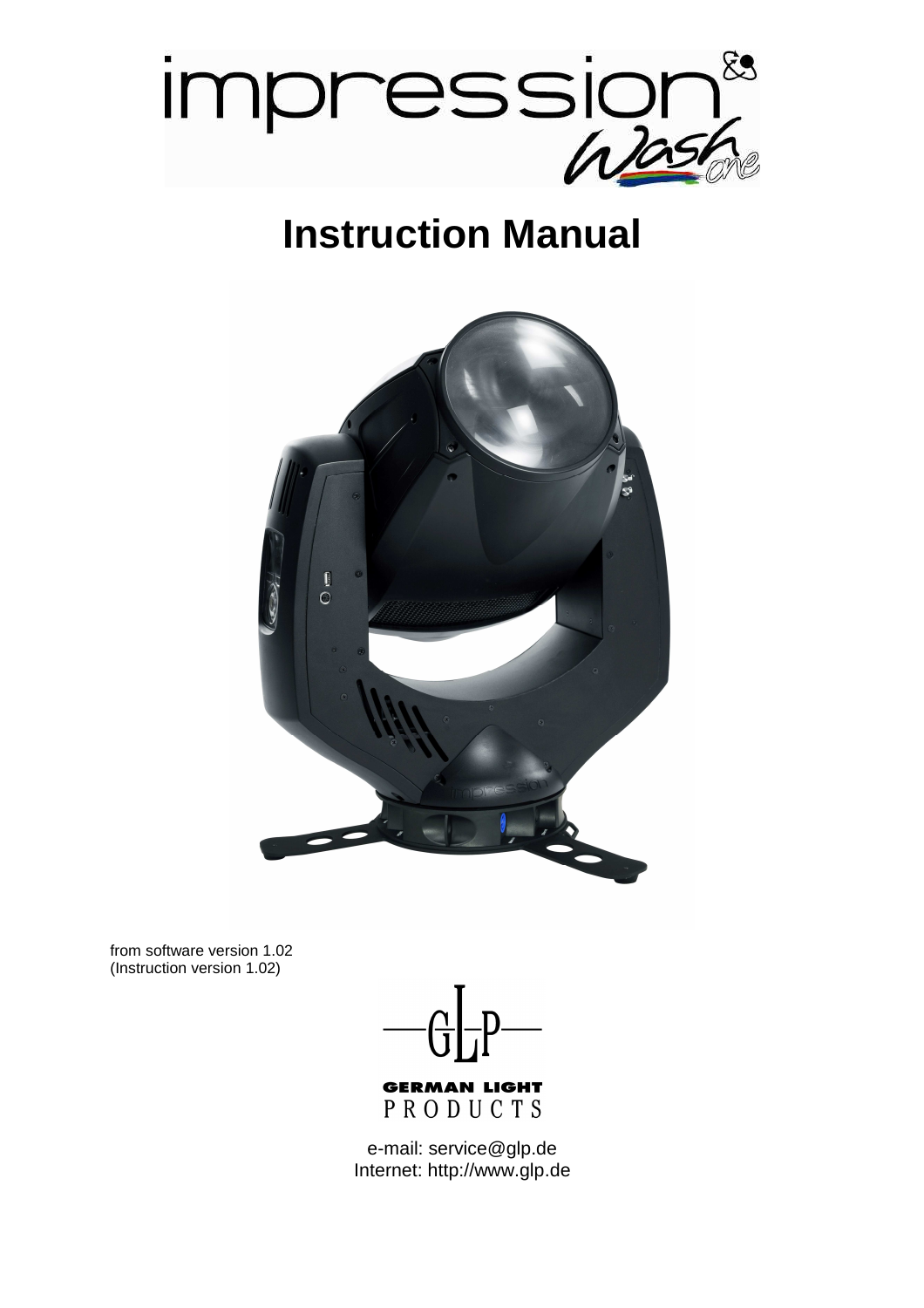

### Notes: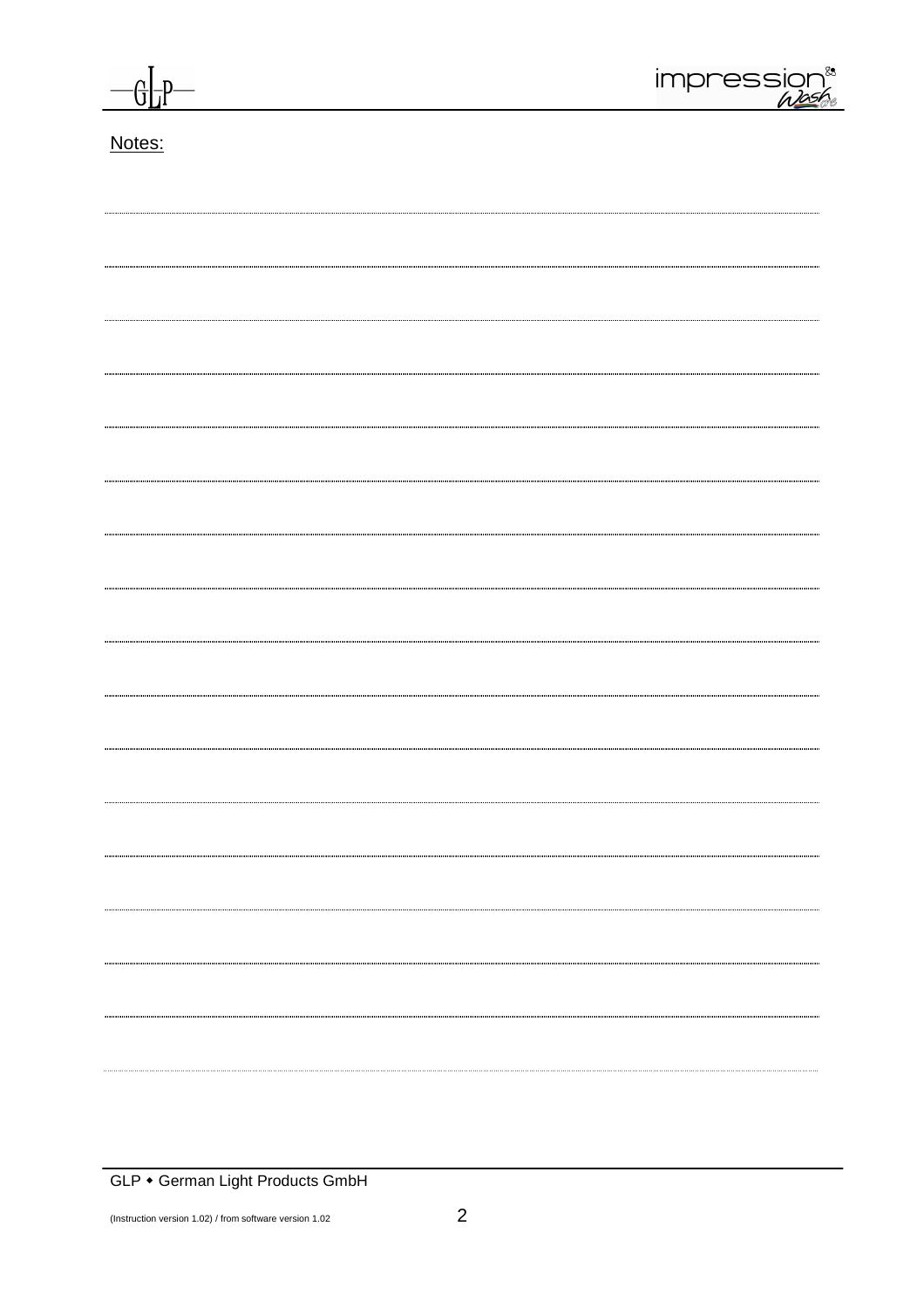

# $-\frac{1}{2}$

## Table of contents

| $\mathbf 1$    |     |       |  |
|----------------|-----|-------|--|
|                |     |       |  |
| 2 <sup>1</sup> |     |       |  |
|                | 2.1 |       |  |
|                |     | 2.1.1 |  |
|                |     |       |  |
|                |     |       |  |
|                | 2.2 |       |  |
|                | 2.3 |       |  |
|                |     |       |  |
|                |     |       |  |
| 3              |     |       |  |
| 4              |     |       |  |
|                | 4.1 |       |  |
|                | 4.2 |       |  |
| 5              |     |       |  |
| 6              |     |       |  |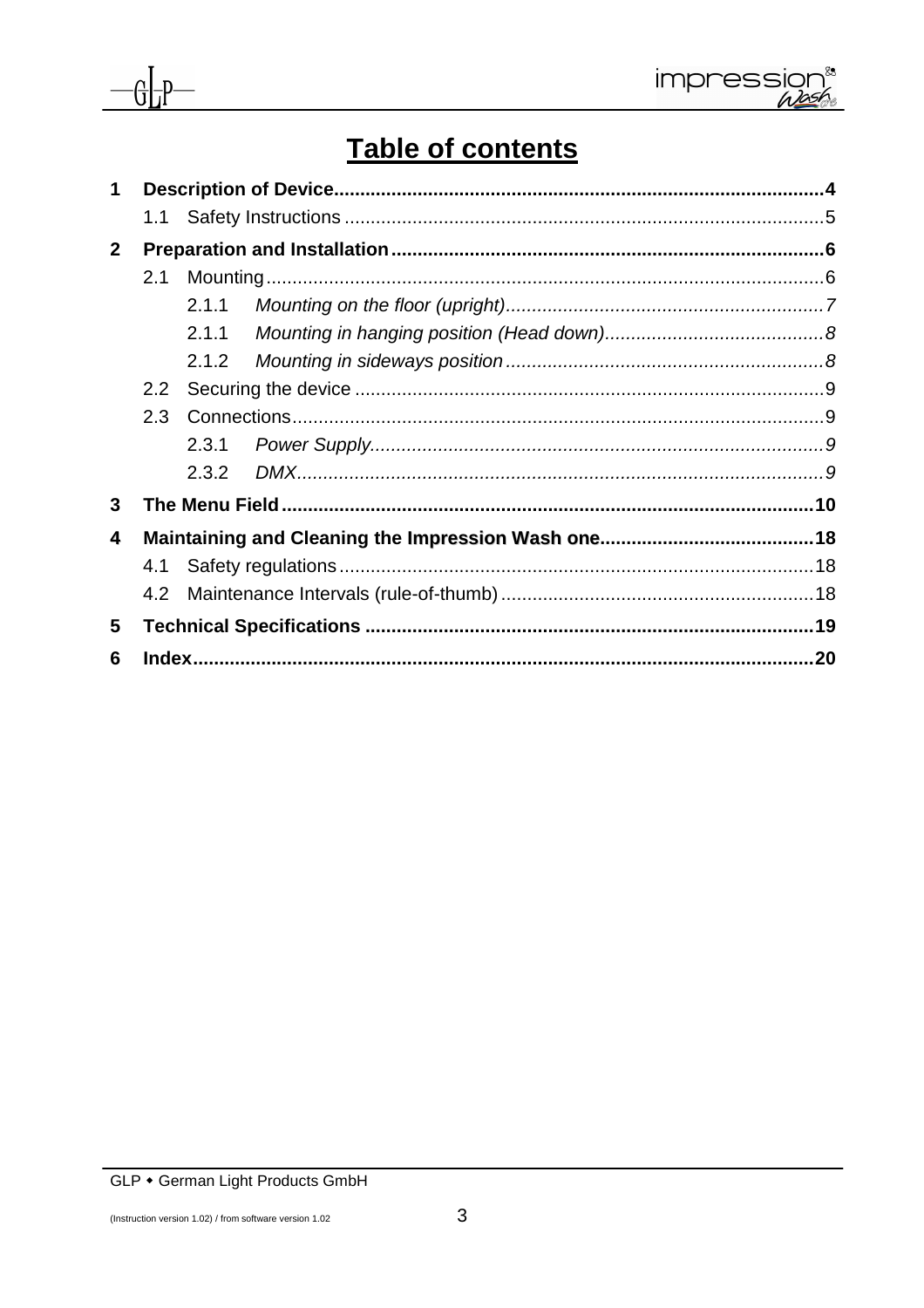



## **1 Description of Device**

- 1. Moving Head
- 2. Arm with various cooling vents
- 3. Tilt-lock to secure and lock the tilt movement
- 4. Backlight LCD graphical menu (data entry)
- 5. Base with various connectors and Camlock mounting system







- 6. DMX- Output (5 Pin)
- 7. DMX- Output (3 Pin)
- 8. Micro-fuse 6.3x32mm, T8A
- 9. Power Switch
- 10. 2x Safety wire points
- 11. Neutrik Powercon (Mains power input)
- 12. Blank panel (primed for Ethernet)
- 13. DMX- Input (3 Pin)
- 14. DMX- Input (5 Pin)

**Note: Only connect one cable to the DMX Input / Output at the same time!**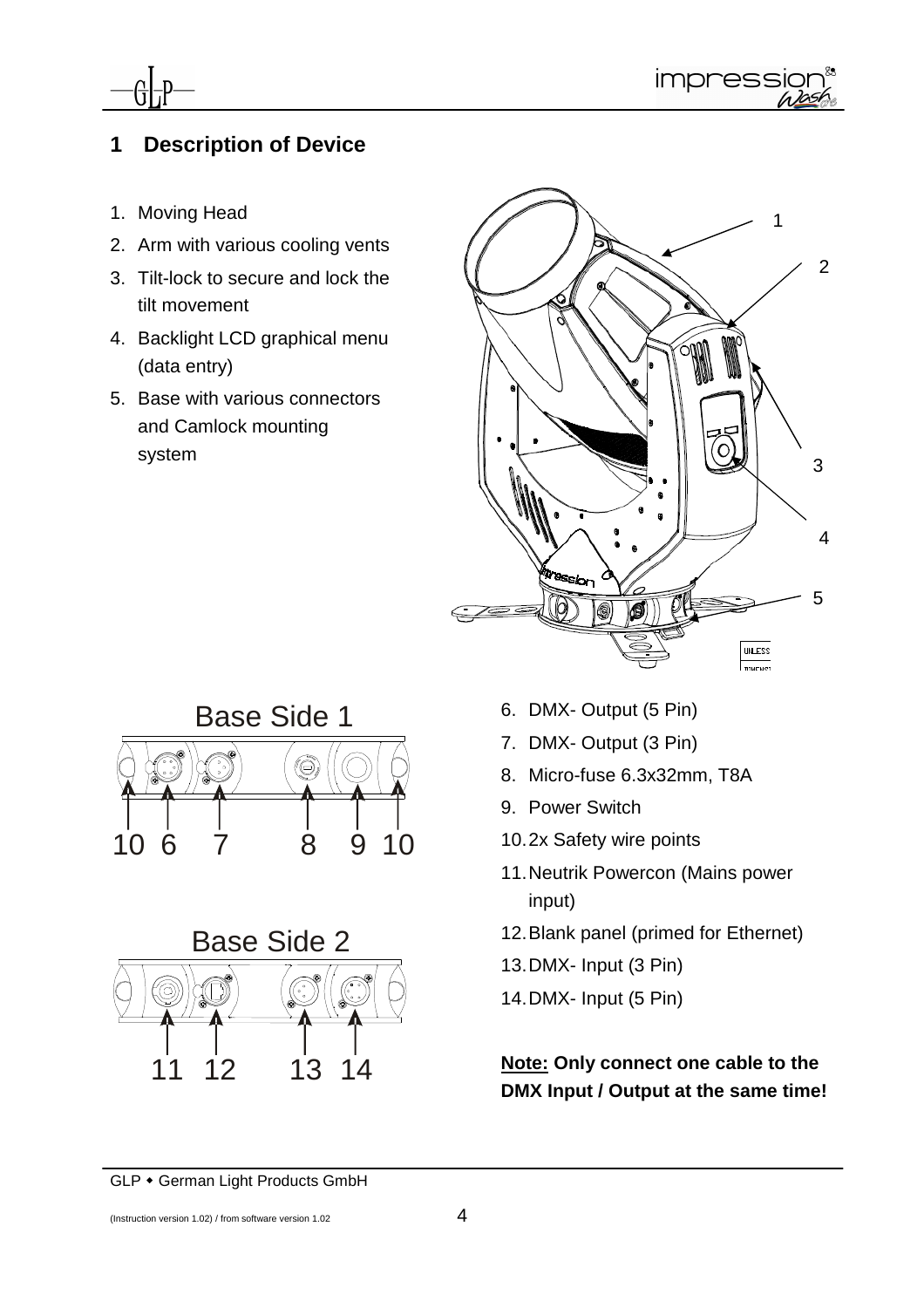

#### **1.1 Safety Instructions**



The **Impression Wash one** is an advanced technology product. To guarantee smooth operation, it is necessary to follow the following instructions.

The manufacturer of this device will not take responsibility of damages through any disregard of the information in this user manual. Warranty claims will also be cancelled in the event of the system casing being opened.

- 1. Make sure that before powering up the fixture, the fans and air inlets are clean and not blocked by anything.
- 2. Before powering up the fixture, ensure that the moving head part of the fixture can rotate unhindered through its full range of movement.
- 3. A safety distance of at least 0.5 m to any easily flammable material (e.g. decoration material) must be adhered to.
- 4. **Attention!** Don't touch the device during operation. Parts of the fixture can become hot and can cause injuries and / or damages.
- 5. Use only one DMX Input / Output at the same time.
- 6. **Never look directly into the beam of light or one of the LEDs.** Never use optical apertures with a distance less than 0.5 m to observe the beam of light. **LED Class 2M.** Not following these precautions can result in serious injury to your eyes and in particular, your retina.



Attention: LED Class 2M can cause injuries of your eyes even without optical instruments in front of them or within a distance of less than 0.5m and short exposure time.

#### **Avoid direct radiation to your eyes!**

- 7. To ensure proper operation, you must also follow the installation guide described in chapter 2 of this manual. Operating the **Impression Wash one** without suitable mounting devices can increase the risk of an accident.
- 8. The **Impression Wash one** features a unique small and lightweight design with no specific carrying handles. Care needs to be shown when handling the fixture to ensure that no unnecessary damage should occur. Fragile areas include the LCD display and cover on one side arm and the front bezel. Pressure in these areas could result in damages which will not be covered by the standard warranty.
- 9. Repair, maintenance and installation work should only be performed by qualified or GLP certified staff. You need to pay attention to the common

GLP • German Light Products GmbH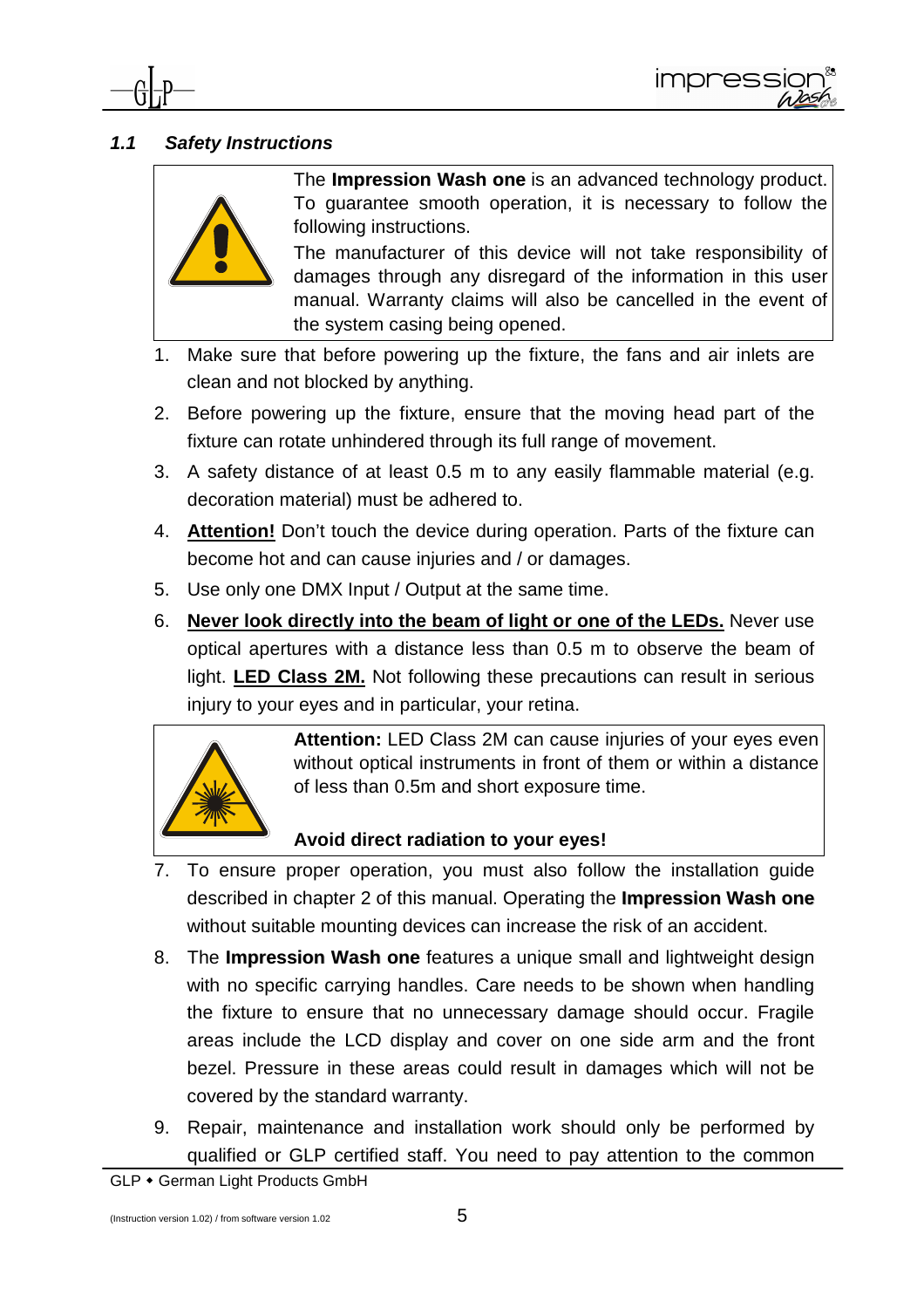

rules of technology that are not explicitly mentioned in this manual.

- 10. Use only original spare parts. Any structural modification on the system will terminate all warranty claims.
- 11. Please keep this instruction manual for future reference.

## **2 Preparation and Installation**

#### **2.1 Mounting**

The **Impression Wash one** is fully operational whether it hangs or is mounted to a wall. It can also be operated while standing on the floor. Keep a safety distance of 0.5 m from any easily inflammable materials (decoration etc.).



GLP • German Light Products GmbH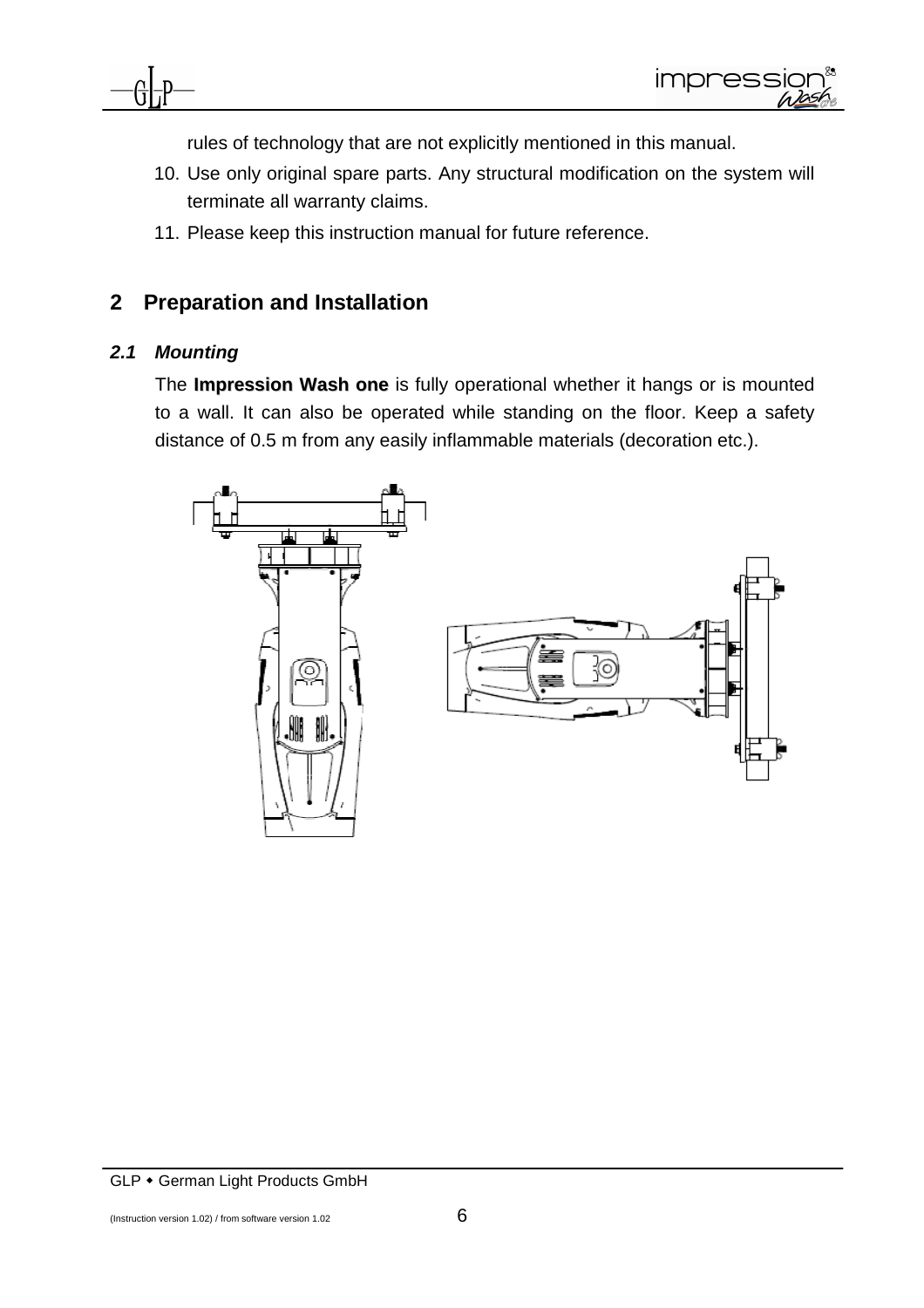



For the various mounting positions of the **Impression Wash one** (standing on the floor, sideways or hanging) different accessories kits are available. Using any required kits, along with the standard mounting connectors on the base of the fixture, will ensure a safe and firm installation.

#### 2.1.1 Mounting on the floor (upright)

To operate the **Impression Wash one** in an upright position, please use the dedicated floor-stand which is shipped with all original fixtures. The

floor stand is mounted to the base of the fixture using the two Camlock quarter turn fasteners. Line up and engage the camlock connectors from the floor stand into the base of the fixture and turn the two fasteners 90° to lock them. Do the opposite to release them again. On both sides you'll find eyelets to pull though a ratchet strap. This allows additional bracing of the floor-stand during upright operation.



GLP • German Light Products GmbH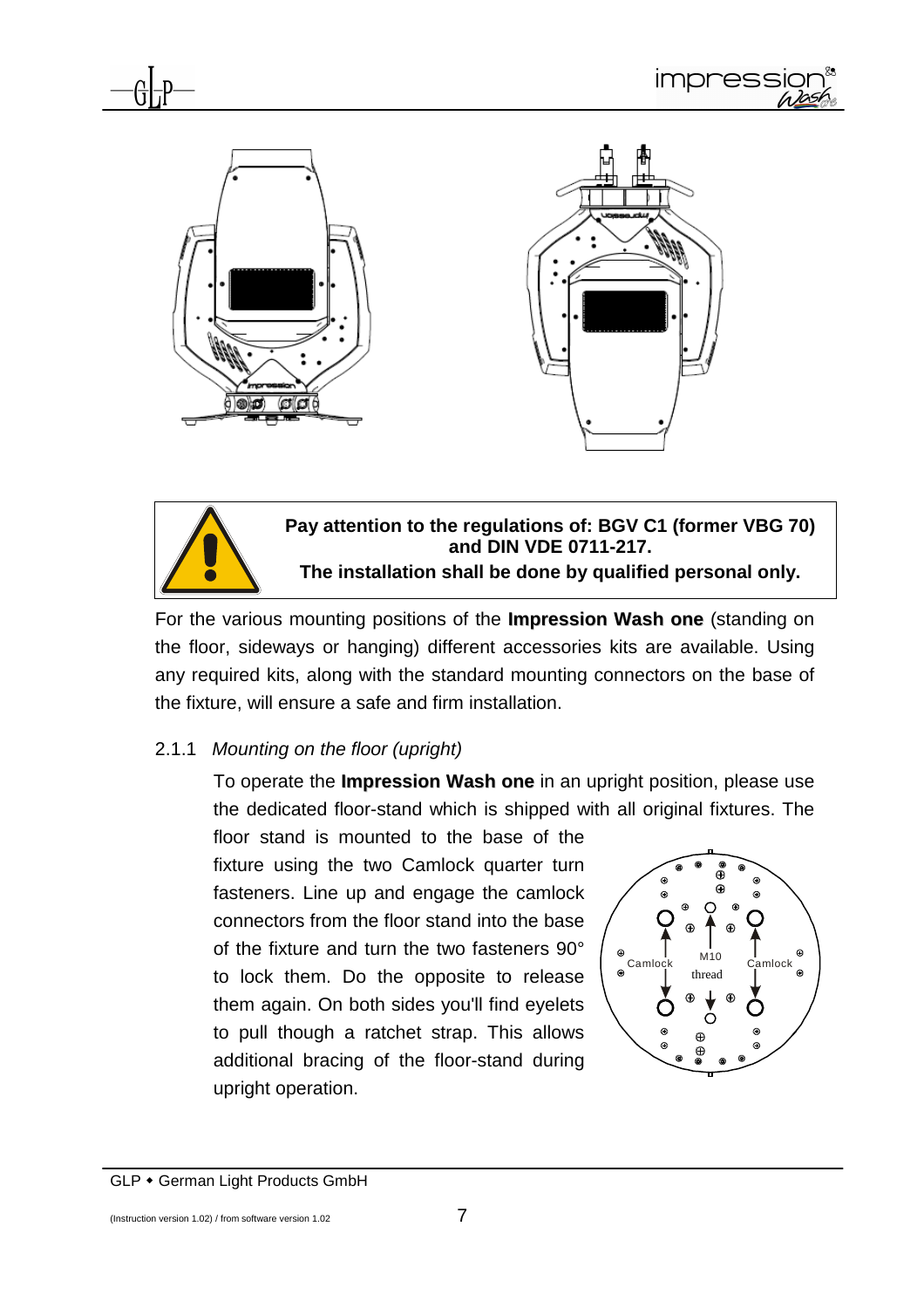

#### 2.1.1 Mounting in hanging position (Head down)

To operate the **Impression Wash one** in a hanging position, two omega brackets can be mounted directly to the bottom of the base using the four Camlock connectors.



#### 2.1.2 Mounting in sideways position

To operate the **Impression Wash one** in a sideways position, please use an additional mounting bar, available from GLP or one of their agents. This mounting bar is fixed via the four camlock quick-release connectors. Two half-couplers or clamps are then used to hang fixture. This technique is necessary to cope with the additional torque in this mounting position. Never use the "Mounting in hanging position" technique described above to secure the fixture in a sideway position, as

GLP • German Light Products GmbH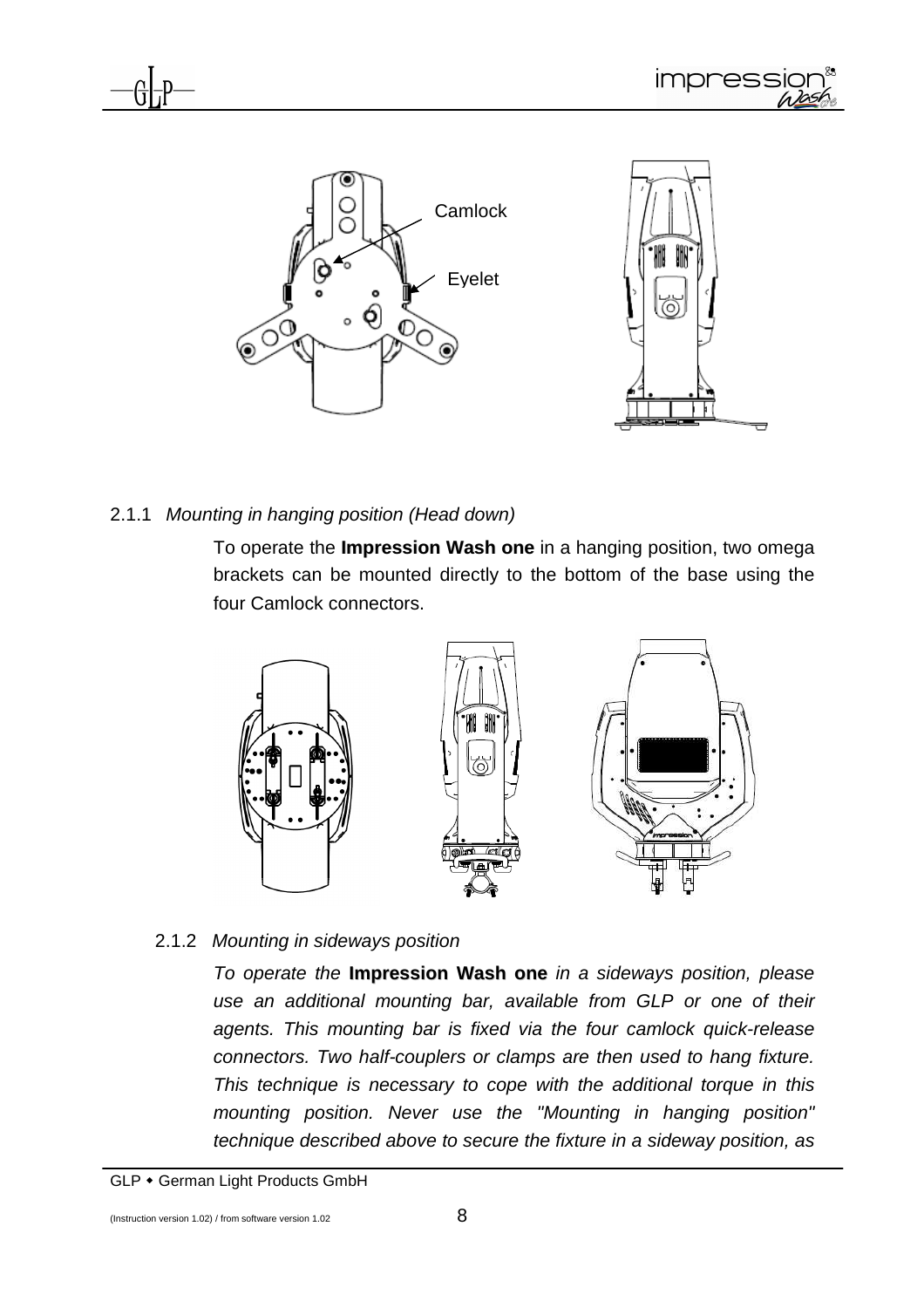

the fixtures base can become damaged, and a secure installation cannot be assured.



#### **2.2 Securing the device**

Regardless of the mounting method of the **Impression Wash one** you'll have to use a secondary safety wire. This safety wire can be attached to the fixture by threading it through one of the two holes provided on the base of the fixture. Ensure that the safety wire is securely fastened through the fixture and the fixtures mounting support. Install a safety wire that can hold at least 10 times the weight of the fixture.

#### **2.3 Connections**

2.3.1 Power Supply

Autosensing ~100-240 Volt AC, 50-60 Hz, earth contact type plug via Powercon

Connected load 450 VA (W) <=> T8A (micro-fuse 6.3x32mm)

**Disconnect from the mains supply before changing the fuse and use only the above described micro-fuse type.** 

2.3.2 DMX

USITT DMX-512 Standard input/output via 3 pin and 5 pin connectors.

3 pole: Pin  $1 = [Ground] / Pin 2 = [-] / Pin 3 = [+]$ 

5 pole: Pin  $1 = [Ground] / Pin 2 = [-] / Pin 3 = [+] / Pin 4/5 n.c.$ 

Ethernet (Artnet II compatible, ACN ready)

Neutrik RJ-45 plug (for Neutrik EtherCon connector with body)

GLP • German Light Products GmbH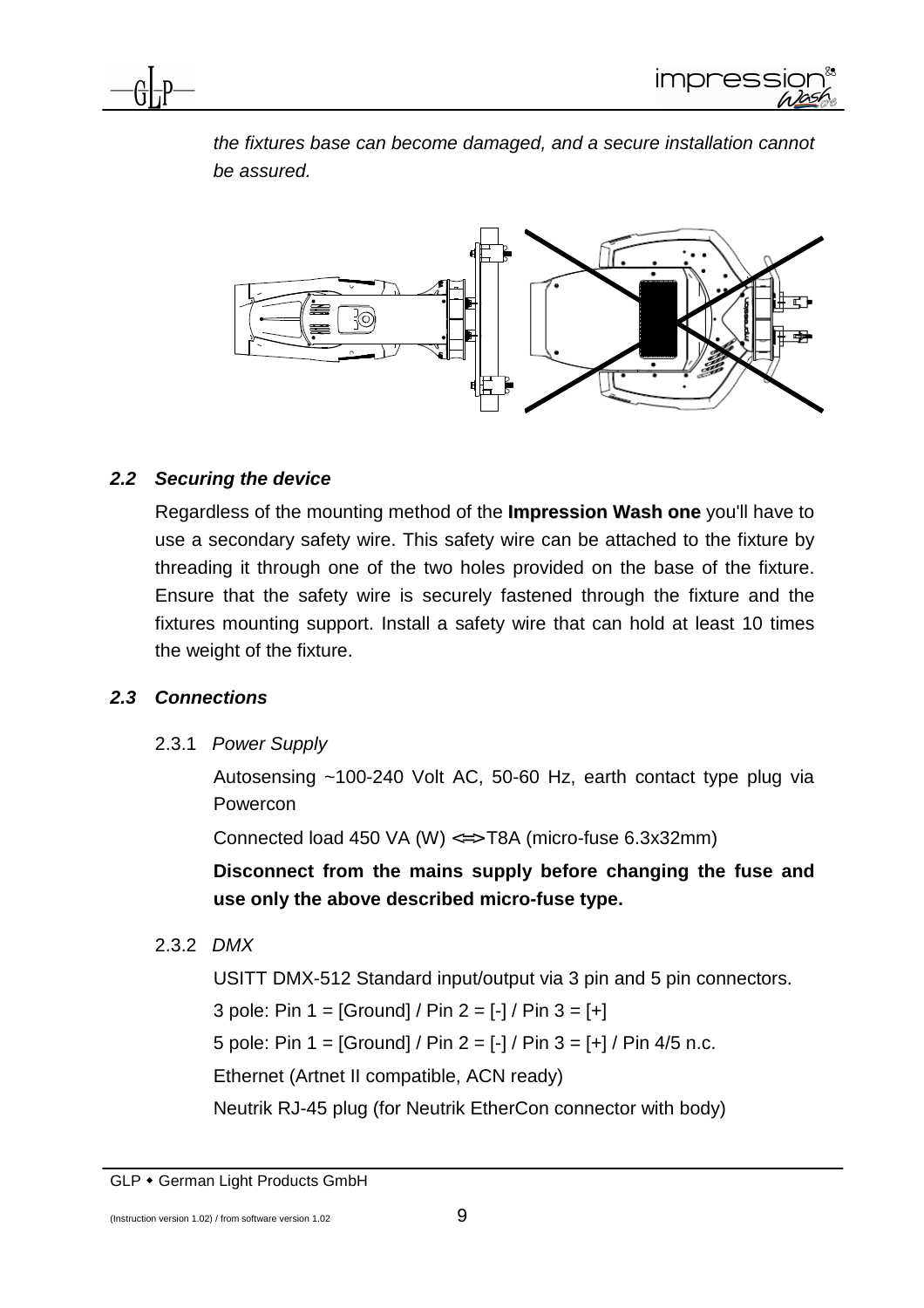



#### **3 The Menu Field**



You'll find the control board on the side of the arm. It allows you to make all necessary adjustments of the **IMPRESSION Wash One.** With the **Menu-**key you get into the main menu. Afterwards you can navigate through the menu with the **Touchwheel**. Push the **Enter-**key to get to the next menu level or to confirm your settings. Select **ON/ OFF** function settings with the **Touchwheel**. Confirm and save with the **Enter-**key. Push the **Back-**key to cancel the entry and go back to the main menu.

| $\leftarrow$ Back - Enter $\rightarrow$ |  |
|-----------------------------------------|--|
|-----------------------------------------|--|

| Layer 1                            | Layer <sub>2</sub> | Layer 3                | Layer 4                                | <b>Notes</b>                                                                                                    |
|------------------------------------|--------------------|------------------------|----------------------------------------|-----------------------------------------------------------------------------------------------------------------|
| <b>DMX Start</b><br><b>Address</b> |                    |                        |                                        | Set the DMX start address                                                                                       |
| <b>Personality</b>                 | <b>Pan/Tilt</b>    |                        |                                        | Pan/Tilt settings                                                                                               |
|                                    |                    | <b>Pan invert</b>      |                                        | Selects Inverse Pan, on or off                                                                                  |
|                                    |                    | <b>Tilt invert</b>     |                                        | Selects Inverse Tilt, on or off                                                                                 |
|                                    |                    | <b>Feedback</b>        |                                        | Automatic position feedback selection for<br>pan/tilt movement                                                  |
|                                    | Color              | <b>Dimmer</b><br>Curve |                                        | Set the Dimmer Curve                                                                                            |
|                                    | <b>DMX</b>         | <b>Address</b>         |                                        | Set the DMX start address                                                                                       |
|                                    | <b>Mode</b>        |                        |                                        | Allows selection of the desired DMX Mode                                                                        |
|                                    |                    |                        | <b>Compressed</b>                      | Fixture works in "Compressed" mode $\rightarrow$ see<br>also section 4                                          |
|                                    |                    |                        | <b>Normal</b>                          | Fixture works in "Normal" mode $\rightarrow$ see also<br>section 4                                              |
|                                    |                    |                        | High-<br><b>Resolution</b>             | Fixture works in "High Resolution" mode $\rightarrow$<br>see also section 4                                     |
|                                    |                    | <b>Hold Values</b>     |                                        | Defines whether the last DMX signal is<br>stored, or the lamp is switched OFF in case<br>of signal interruption |
| <b>Manual</b>                      |                    |                        | Manual control of all system functions |                                                                                                                 |
|                                    |                    |                        | Pan                                    | Manual control                                                                                                  |
|                                    |                    |                        | <b>Tilt</b>                            | Manual control                                                                                                  |
|                                    |                    |                        | Color                                  | Manual control                                                                                                  |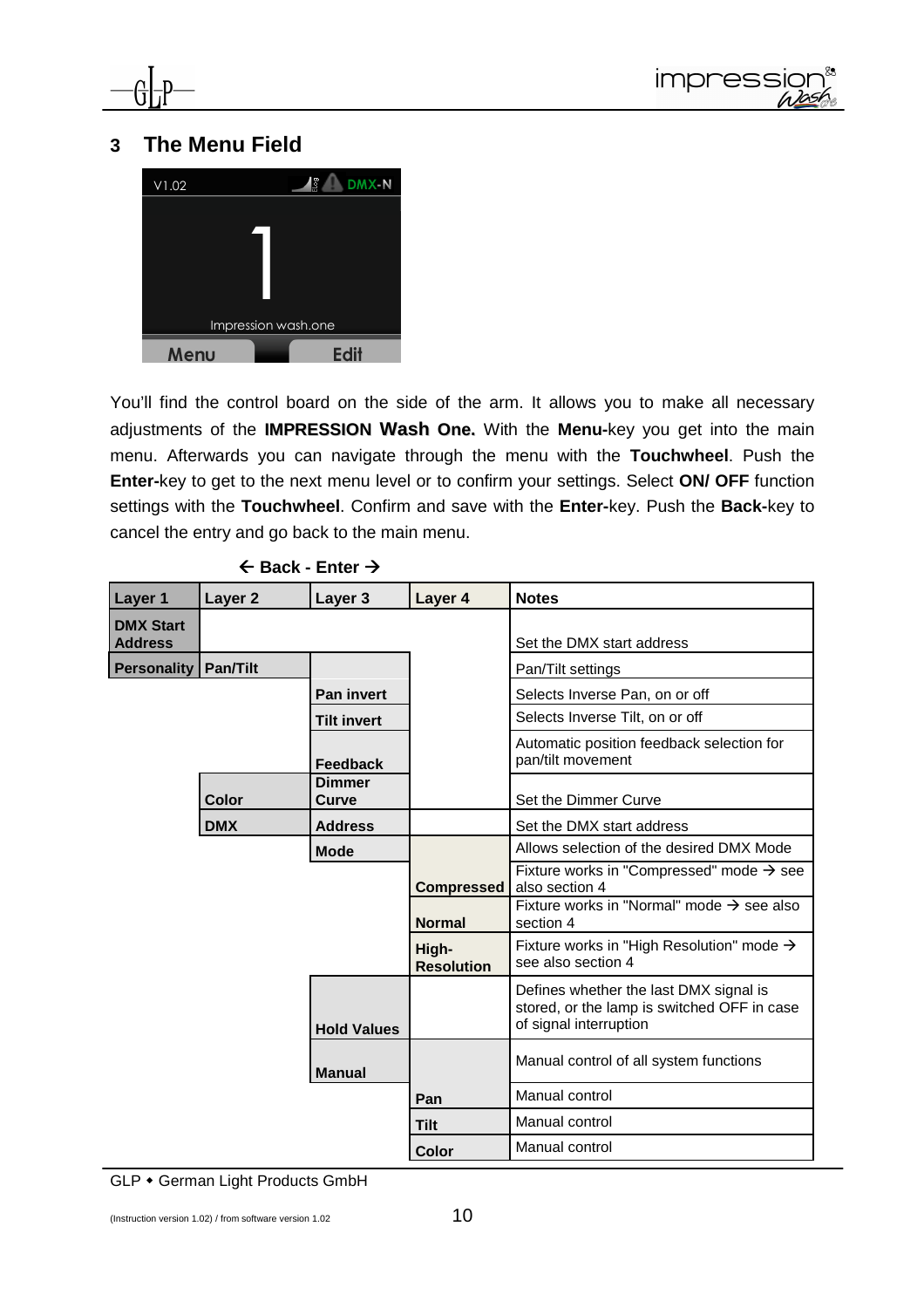|               |                                 |                    | Red                               | Manual control                                  |
|---------------|---------------------------------|--------------------|-----------------------------------|-------------------------------------------------|
|               |                                 |                    | Green                             | Manual control                                  |
|               |                                 |                    | <b>Blue</b>                       | Manual control                                  |
|               |                                 |                    | <b>Shutter</b>                    | Manual control                                  |
|               |                                 |                    | <b>Dimmer</b>                     | Manual control                                  |
|               |                                 |                    | Color temp.                       | Manual control                                  |
|               |                                 |                    | <b>Special</b>                    | Manual control                                  |
|               |                                 |                    | <b>Movement</b>                   | Manual control                                  |
|               |                                 |                    | <b>Movement</b><br><b>Speed</b>   | Manual control                                  |
|               |                                 |                    | Zoom                              | Manual control                                  |
|               |                                 |                    | <b>Focus</b>                      | Manual control                                  |
|               |                                 |                    | <b>Beam</b><br><b>Shaper</b>      | Manual control                                  |
|               |                                 |                    | <b>Beam</b><br><b>Shaper Size</b> | Manual control                                  |
|               | <b>Display</b>                  |                    |                                   | Adjustments for the Display                     |
|               |                                 | <b>Blackout</b>    |                                   | Sets the display On or Off                      |
|               |                                 | <b>Auto-Rot</b>    |                                   | Display will rotate automatically               |
|               |                                 | <b>Display Inv</b> |                                   | Display will rotate manual                      |
|               |                                 | <b>Brightness</b>  |                                   | Display backlight                               |
|               | <b>Set Default</b>              |                    |                                   | Resetting all functions to original values      |
| <b>Status</b> | <b>Version</b>                  |                    |                                   | Shows the current software version              |
|               | <b>Reset</b><br><b>Hardware</b> |                    |                                   | Hardware reset adjust                           |
|               |                                 | All                |                                   | Reset all boards                                |
|               |                                 | Head               |                                   | Reset only headboard                            |
|               |                                 | <b>FZE</b>         |                                   | Reset only Focus Zoom                           |
|               |                                 | Pan                |                                   | Reset only Pan                                  |
|               |                                 | Tilt               |                                   | Reset only Tilt                                 |
|               | <b>Temperatures</b>             |                    |                                   | Display all temperatures                        |
|               | <b>LED Info</b>                 |                    |                                   | Display the values for the LED's                |
|               |                                 | Red                |                                   | Current value for red                           |
|               |                                 | Green              |                                   | Current value for green                         |
|               |                                 | <b>Blue</b>        |                                   | Current value for blue                          |
|               | <b>Error Status</b>             |                    |                                   | Shows the error status (N/A)                    |
|               | <b>Timer</b>                    |                    |                                   | Shows the life time                             |
|               | <b>DMX Input</b>                |                    |                                   | Shows the current DMX signal per DMX<br>channel |
|               |                                 | Pan                |                                   | Instantaneous value for pan                     |
|               |                                 | <b>Tilt</b>        |                                   | Instantaneous value for tilt                    |

GLP • German Light Products GmbH

 $-\frac{G}{D}$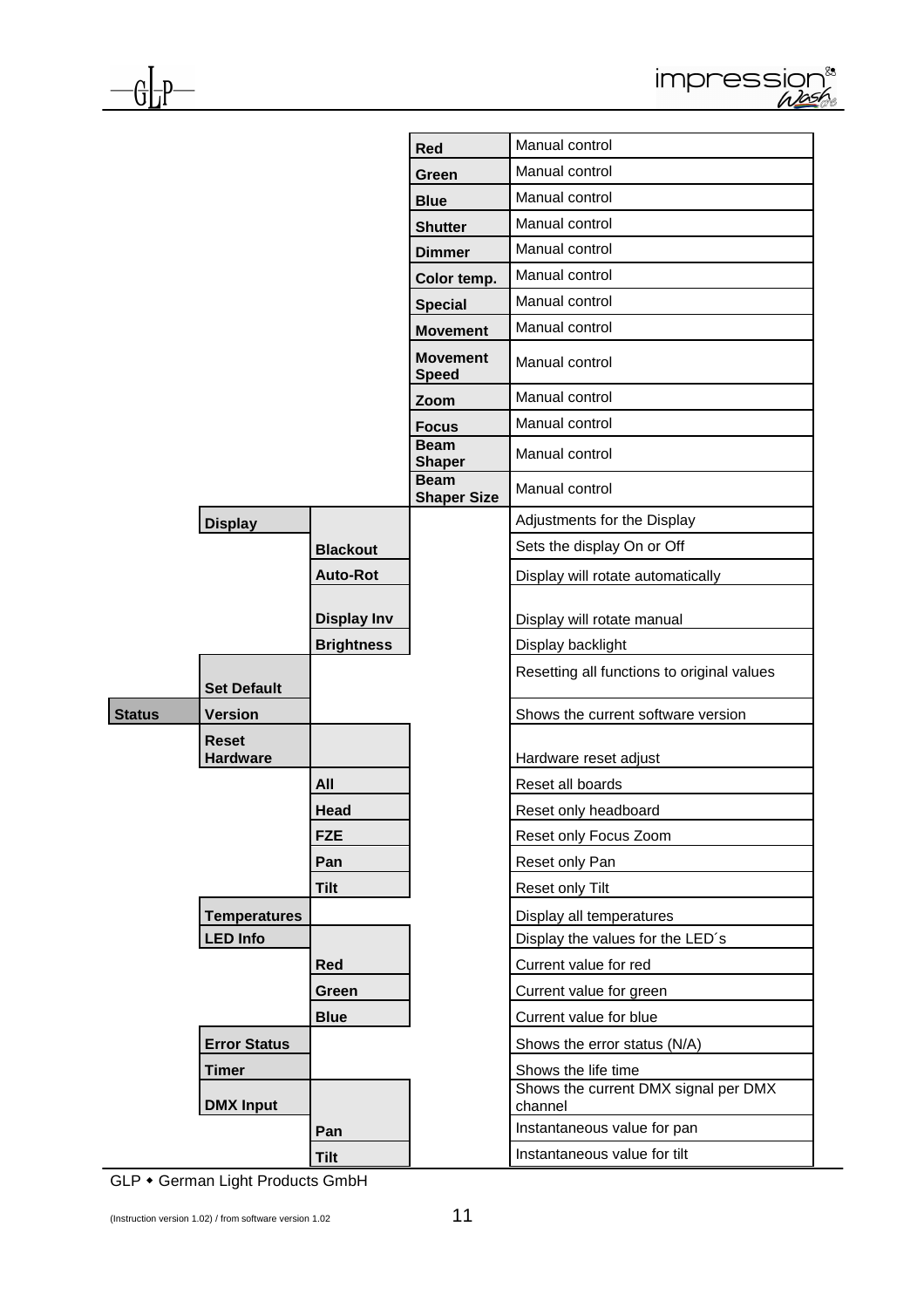| IN USSION |  |
|-----------|--|
|           |  |

|                |                    | Color                                         | Instantaneous value for color                                                                    |
|----------------|--------------------|-----------------------------------------------|--------------------------------------------------------------------------------------------------|
|                |                    | <b>Red</b>                                    | Instantaneous value for red                                                                      |
|                |                    | Green                                         | Instantaneous value for green                                                                    |
|                |                    | <b>Blue</b>                                   | Instantaneous value for blue                                                                     |
|                |                    | <b>Shutter</b>                                | Instantaneous value for shutter                                                                  |
|                |                    | <b>Dimmer</b>                                 | Instantaneous value for dimmer                                                                   |
|                |                    | Colortemp.                                    | Instantaneous value for color tem                                                                |
|                |                    | <b>Special</b>                                | Instantaneous value for special                                                                  |
|                |                    | <b>Movement</b>                               | Instantaneous value for moveme                                                                   |
|                |                    | <b>Movement</b><br><b>Speed</b>               | Instantaneous value for moveme                                                                   |
|                |                    | Zoom                                          | Instantaneous value for zoom                                                                     |
|                |                    | <b>Focus</b>                                  | Instantaneous value for focus                                                                    |
|                |                    | <b>Beam</b><br><b>Shaper</b>                  | Instantaneous value for shaper s                                                                 |
|                |                    | <b>Beam</b><br><b>Shaper Size</b>             | Instantaneous value for beam sh                                                                  |
|                | <b>DMX Quality</b> |                                               | Shows the DMX Quality                                                                            |
| <b>Service</b> | <b>Adjust</b>      | <b>Enter Code</b>                             | Adjustments for all functions. Use<br>enter calibration. (only for authori<br>persons with code) |
|                |                    | Pan                                           | Adjust for pan                                                                                   |
|                |                    | <b>Tilt</b>                                   | Adjust for tilt                                                                                  |
|                |                    | <b>Beam Shape</b><br>Arm                      | Adjust for Beam Shaper arm                                                                       |
|                |                    | <b>Beam Shape</b><br>Rot<br><b>Beam Shape</b> | Adjust for Beam Shaper rotation                                                                  |
|                |                    | <b>Size</b>                                   | Adjust for Beam Shaper size                                                                      |
|                |                    | <b>Super Beam</b>                             | Adjust for Super Beam                                                                            |
|                |                    | Zoom                                          | Adjust for zoom                                                                                  |
|                |                    | <b>Focus</b>                                  | Adjust for focus                                                                                 |
|                |                    | <b>Adjust</b><br><b>Default set</b>           | Set all adjustments to default                                                                   |
|                |                    | <b>Factory</b><br><b>Adjust</b>               | Factory internal adjustments                                                                     |
|                | <b>Testmode</b>    |                                               | Test mode(N/A)                                                                                   |
|                |                    |                                               | Diagnose functions (N/A)                                                                         |
|                | <b>Diagnose</b>    |                                               |                                                                                                  |

 $\mathbb{G}$ 

| Color                             | Instantaneous value for color                                                                               |
|-----------------------------------|-------------------------------------------------------------------------------------------------------------|
| Red                               | Instantaneous value for red                                                                                 |
| Green                             | Instantaneous value for green                                                                               |
| <b>Blue</b>                       | Instantaneous value for blue                                                                                |
| Shutter                           | Instantaneous value for shutter                                                                             |
| Dimmer                            | Instantaneous value for dimmer                                                                              |
| Colortemp.                        | Instantaneous value for color temp.                                                                         |
| <b>Special</b>                    | Instantaneous value for special                                                                             |
| <b>Movement</b>                   | Instantaneous value for movement                                                                            |
| <b>Movement</b><br>Speed          | Instantaneous value for movement speed                                                                      |
| Zoom                              | Instantaneous value for zoom                                                                                |
| <b>Focus</b>                      | Instantaneous value for focus                                                                               |
| <b>Beam</b><br><b>Shaper</b>      | Instantaneous value for shaper size                                                                         |
| <b>Beam</b><br><b>Shaper Size</b> | Instantaneous value for beam shaper                                                                         |
|                                   | Shows the DMX Quality                                                                                       |
| <b>Enter Code</b>                 | Adjustments for all functions. Use code to<br>enter calibration. (only for authorized<br>persons with code) |
| Pan                               | Adjust for pan                                                                                              |
| Tilt                              | Adjust for tilt                                                                                             |
| <b>Beam Shape</b><br>Arm          | Adjust for Beam Shaper arm                                                                                  |
| <b>Beam Shape</b><br>Rot          | Adjust for Beam Shaper rotation                                                                             |
| <b>Beam Shape</b><br>Size         | Adjust for Beam Shaper size                                                                                 |
| <b>Super Beam</b>                 | <b>Adjust for Super Beam</b>                                                                                |
| Zoom                              | Adjust for zoom                                                                                             |
| Focus                             | Adjust for focus                                                                                            |
| <b>Adjust</b><br>Default set      | Set all adjustments to default                                                                              |
| <b>Factory</b><br><b>Adjust</b>   | Factory internal adjustments                                                                                |
|                                   | Test mode(N/A)                                                                                              |
|                                   | Diagnose functions (N/A)                                                                                    |
|                                   | Shows all errors in lifetime (N/A)                                                                          |
|                                   |                                                                                                             |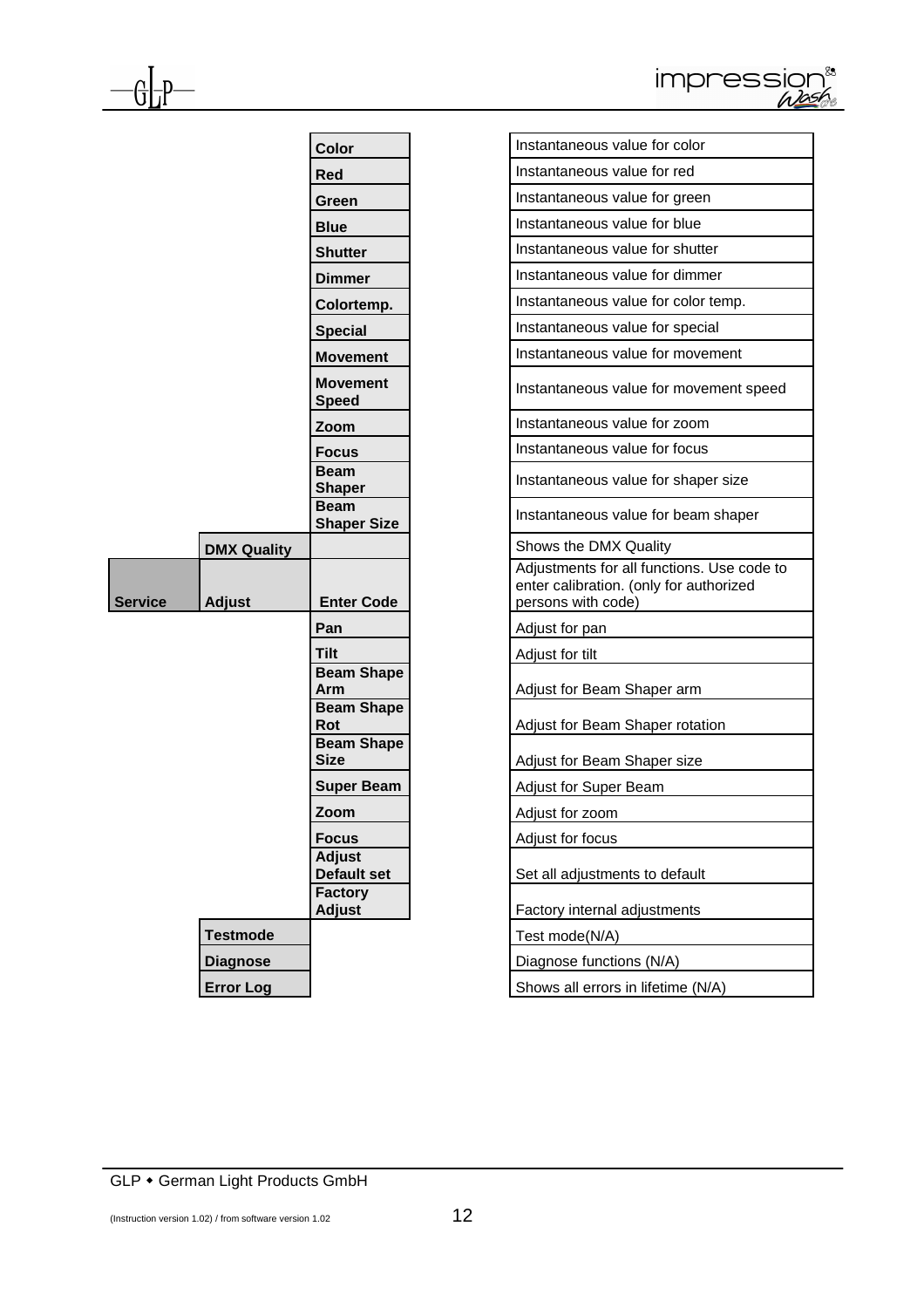



## **DMX Channels**

|                 | <b>Normal-Mode 18 DMX Channels</b>                                  |                                                          |                |                    |                   |
|-----------------|---------------------------------------------------------------------|----------------------------------------------------------|----------------|--------------------|-------------------|
| <b>Channel</b>  | <b>Function</b>                                                     | <b>Time and Value</b>                                    | <b>DMX</b>     | <b>HEX</b>         | $\frac{9}{6}$     |
| 1) PAN- coarse  | $0.660^\circ$                                                       |                                                          | 0.255          | 00.FF              | 0.100             |
| 2) PAN-fine     | High- Pos  High- Pos +                                              |                                                          | 0.255          | 00.FF              | 0.100             |
|                 | $2,6^{\circ}$ (16 Bit)                                              |                                                          |                |                    |                   |
| 3) Tilt- coarse | $0.280^\circ$                                                       |                                                          | 0.255          | 00.FF              | 0.100             |
| 4) Tilt-fine    | High- Pos  High- Pos +                                              |                                                          | 0.255          | 00.FF              | 0.100             |
|                 | $1,2^{\circ}$ (16 Bit)                                              |                                                          |                |                    |                   |
| 5) Color        | Colors adjustable via RGB                                           |                                                          | 0.7            | 0007               | 02,5              |
| (fixed)         | Color 01 - Red                                                      |                                                          | 8.15           | 080F               | 3.5,5             |
|                 | Color 02 - Amber<br>Color 03 - Yellow warm                          |                                                          | 16.23<br>24.31 | 1017<br>18.1F      | 6.8,5             |
|                 | Color 04 - Yellow                                                   |                                                          | 3239           | 20.27              | 9.12,5<br>13.15,5 |
|                 | Color 05 - Green                                                    |                                                          | 40.47          | 28.2F              | 16.18,5           |
|                 | Color 06 - Turquoise                                                |                                                          | 48.55          | 30.37              | 1921,5            |
|                 | Color 07 - Cyan                                                     |                                                          | 56.63          | 38.3F              | 2224,5            |
|                 | Color 08 - Blue                                                     |                                                          | 64.71          | 40.47              | 2527,5            |
|                 | Color 09 - Lavender                                                 |                                                          | 7279           | 48.4F              | 2830,5            |
|                 | Color 10 - Malve                                                    |                                                          | 8087           | 5057               | 3134,5            |
|                 | Color 11 - Magenta                                                  |                                                          | 88.95          | 58.5F              | 3537,5            |
|                 | Color 12 - Pink                                                     |                                                          | 96103          | 60.67              | 38.40,5           |
|                 | White - CTO                                                         | Color temp.                                              | 104.111        | 68.6F              | 41.43,5           |
|                 |                                                                     | 3200K                                                    |                |                    |                   |
|                 | White                                                               | Color temp.<br>5600K                                     | 112119         | 7077               | 44.46,5           |
|                 | White $-$ CTB                                                       | Color temp.<br>7200K                                     | 120127         | 787F               | 47.49,5           |
|                 | <b>Rainbow Effect Stop</b>                                          |                                                          | 128            | 80                 | 50                |
|                 | Rainbow Effect                                                      | slow - fast                                              | 129223         | 81.DF              | $\frac{1}{51.88}$ |
| $6)$ Red        | Color mixing system - Red                                           | $0 - 100%$                                               | 0.255          | 00.FF              | 0.100             |
| 7) Green        | Color mixing system -<br>Green                                      | $0 - 100%$                                               | 0.255          | 00.FF              | 0.100             |
| 8) Blue         | Color mixing system - Blue                                          | $0 - 100%$                                               | 0.255          | 00.FF              | 0.100             |
| 9) Shutter      | Shutter closed                                                      |                                                          | 0.15           | 000F               | 0.5,5             |
|                 | Shutter pulse random                                                | $slow - fast$                                            | 16.47          | 10.2F              | 6.18,5            |
|                 | Shutter ramp up                                                     | $slow - fast$                                            | 48.79          | 30.4F              | 19.31             |
|                 | Shutter ramp down                                                   | $slow - fast$                                            | 80.111         | 50.6F              | 3243              |
|                 | Shutter ramp up/down                                                | $slow - fast$                                            | 112143         | 70.8F              | 44.56             |
|                 | Random strobe                                                       | $slow - fast$                                            | 144.159        | 90.9F              | 57.62             |
|                 | Strobe effect pause                                                 | 5s0,1s                                                   | 160199         | A0C7               | 63.77             |
|                 | Strobe effect slow - fast                                           | 1 Hz  25 Hz                                              | 200241         | C8.F1              | 7895              |
|                 | Shutter open                                                        |                                                          | 242255         | F <sub>2</sub> .FF | 96100             |
| 10) Dimmer      | <b>Dimmer</b>                                                       | 0% - 100%                                                | 0255           | 0.FF               | 0.100             |
| 11) Color temp. | No color temperature<br>correction                                  |                                                          | 07             | 0.07               | 02,5              |
|                 | Continuous color<br>temperature correction<br>between 7200k - 3200k | Applicable for ALL<br>$\frac{1}{2}$ colors $\frac{5}{2}$ | 8255           | 08.FF              | 3100              |
| 12) Special     | <b>RESET 1</b>                                                      |                                                          | 250253         | FA.FC              | 9899              |
|                 | <b>RESET 2</b>                                                      |                                                          | 254.255        | FD.FF              | 100               |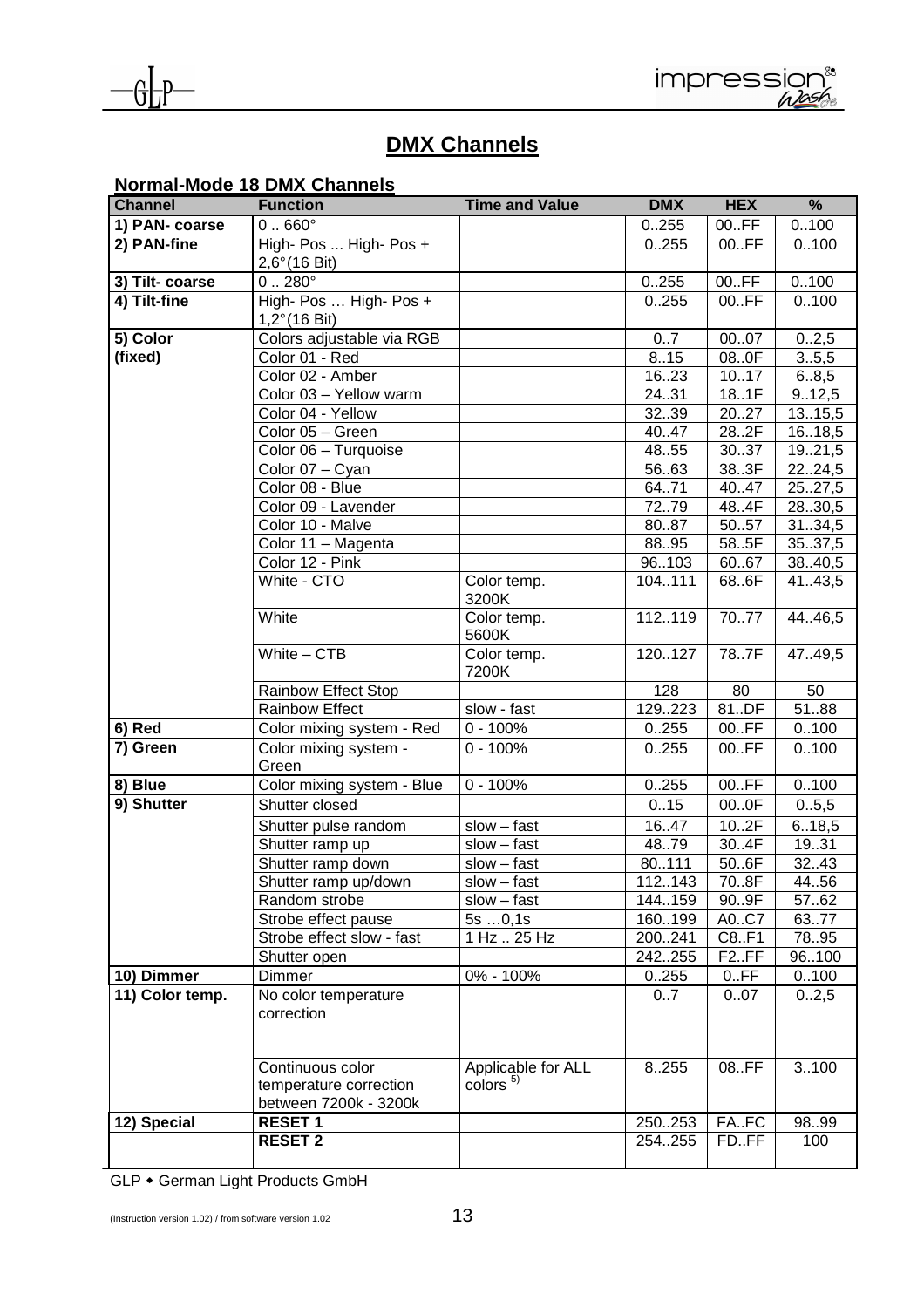



| 13) Movement                 | No movement                                       |                                     | $\mathbf 0$ | 0        | 0                 |
|------------------------------|---------------------------------------------------|-------------------------------------|-------------|----------|-------------------|
|                              | <b>Movement</b>                                   | <b>Size</b>                         | Phase       |          |                   |
|                              | <b>PAN</b>                                        | 1                                   | $0^{\circ}$ |          | 0101              |
|                              |                                                   | 1                                   | $90^\circ$  |          | 0203              |
|                              |                                                   | 1                                   | $180^\circ$ |          | 04.05             |
|                              |                                                   | 1                                   | 270°        |          | 0607              |
|                              | <b>PAN</b>                                        | $\overline{2}$                      | $0^{\circ}$ |          | 0809              |
|                              |                                                   | $\overline{2}$                      | $90^\circ$  |          | 1011              |
|                              |                                                   | $\overline{2}$                      | $180^\circ$ |          | 12.13             |
|                              |                                                   | $\overline{2}$                      | $270^\circ$ |          | 14.15             |
|                              | <b>PAN</b>                                        | 3                                   | $0^{\circ}$ |          | 16.17             |
|                              |                                                   | 3                                   | $90^\circ$  |          | 18.19             |
|                              |                                                   | 3                                   | $180^\circ$ |          | 2021              |
|                              |                                                   | 3                                   | 270°        |          | 22.23             |
|                              | <b>PAN</b>                                        | $\overline{\mathcal{A}}$            | $0^{\circ}$ |          | 24.25             |
|                              |                                                   | 4                                   | $90^\circ$  |          | 26.27             |
|                              |                                                   | 4                                   | $180^\circ$ |          | 28.29             |
|                              |                                                   | 4                                   | 270°        |          | 30.31             |
|                              | <b>TILT</b>                                       | size / phase see also<br><b>PAN</b> | 32.63       | 203F     | $\overline{1325}$ |
|                              | PAN / TILT                                        | size / phase see also<br><b>PAN</b> | 64.95       | 40.5F    | 2637              |
|                              | PAN / TILT (inverse)                              | size / phase see also<br><b>PAN</b> | 96.127      | 60.7F    | 3850              |
|                              | Circle                                            | size / phase see also<br><b>PAN</b> | 128.159     | 80.9F    | 5162              |
|                              | Circle (inverse)                                  | size / phase see also<br><b>PAN</b> | 160191      | A0BF     | 63.75             |
|                              | Lying eight                                       | size / phase see also<br><b>PAN</b> | 192223      | $CO.$ DF | 7687              |
|                              | Random movement                                   | size see also PAN                   | 224.255     | E0.FF    | 88100             |
| 14) Speed                    | Pan/Tilt relative movement                        |                                     | 01          | 0001     | 0.0,5             |
| Pan/Tilt                     | Pan/Tilt slow - fast<br>Use this channel 14) also | Pan Min. 660°<br>Pan Max. 660°      | 2255        | 02.FF    | 1100              |
|                              | for the speed of the<br>movements (channel 13).   | Tilt Min. 280°<br>Tilt Max. 280°    |             |          |                   |
|                              |                                                   |                                     |             |          |                   |
| 15) Zoom                     | Super Beam                                        | $3^\circ$                           | 0.4         | 0004     | 0.1               |
|                              | Spot - Flood                                      | $7^\circ$ -60 $^\circ$              | 5.255       | 05255    | 2100              |
|                              | Hard - Soft                                       | $0 - 100%$                          | 0.255       | 0.FF     |                   |
| 16) Focus<br>17) Shaper Size |                                                   | $0 - 100%$                          |             | 00.FF    | 0.100             |
|                              | Open - Close                                      |                                     | 0255        |          | 0.100             |
| 18) Beam Shaper              | Rotate                                            | $0^\circ$ - 200 $^\circ$            | 0.255       | 00.FF    | 00100             |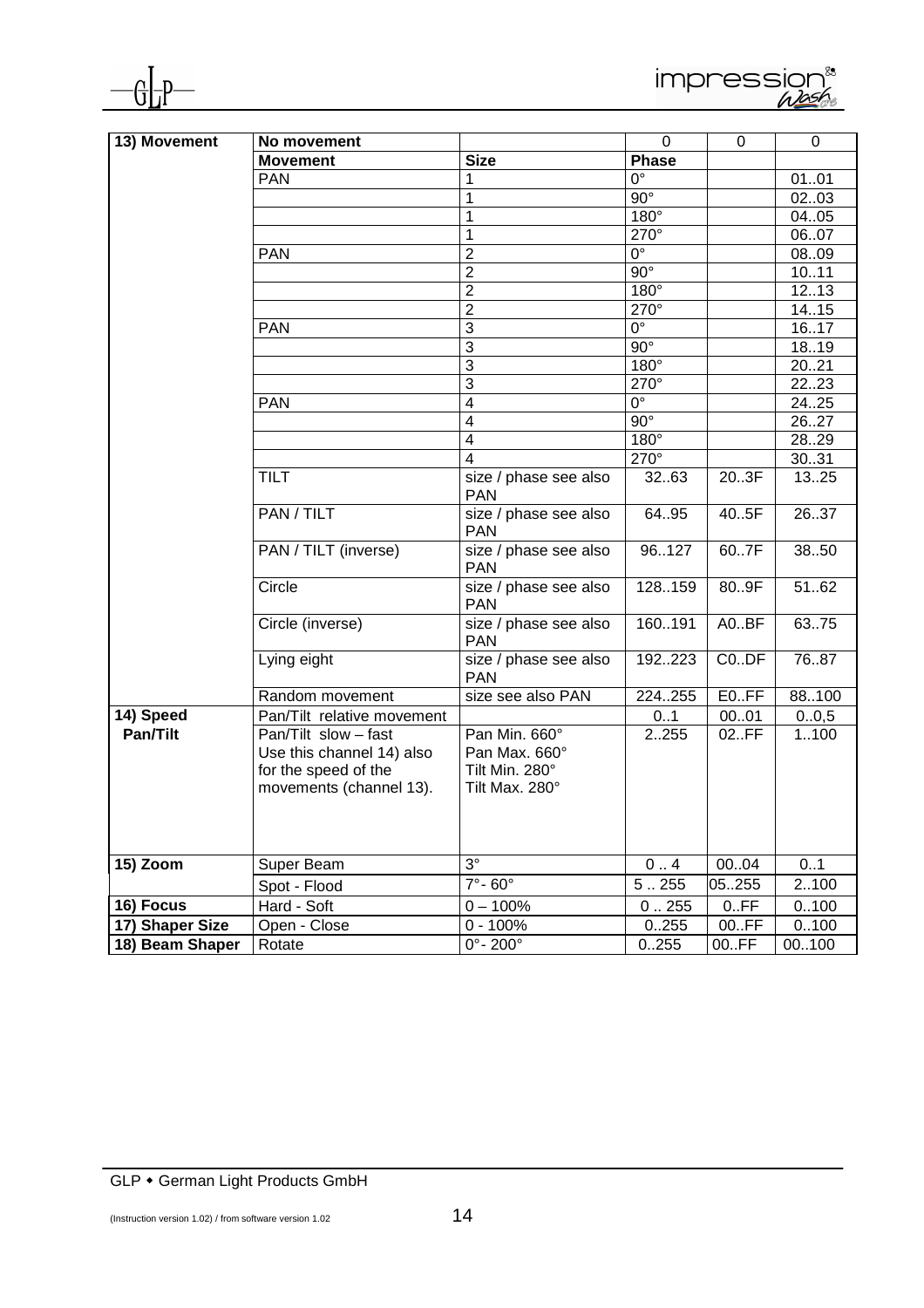

#### **Compress-Mode 14 DMX Channels**

| <b>Channel</b>  | <b>Function</b>                              | <b>Time and Value</b>    | <b>DMX</b>    | <b>HEX</b>  | $\frac{9}{6}$         |
|-----------------|----------------------------------------------|--------------------------|---------------|-------------|-----------------------|
| 1) PAN- coarse  | $0.660^\circ$                                |                          | 0.255         | 00.FF       | 0.100                 |
| 2) PAN-fine     | High- Pos  High- Pos +(16)<br>Bit)           |                          | 0.255         | 00.FF       | 0.100                 |
| 3) Tilt- coarse | $0.280^\circ$                                |                          | 0.255         | 00.FF       | 0.100                 |
| 4) Tilt-fine    | High- Pos  High- Pos +<br>$(16 \text{ Bit})$ |                          | 0.255         | 00.FF       | 0.100                 |
| 5) Color        | Colors adjustable via RGB                    |                          | 0.7           | 0007        | 02,5                  |
| (fixed)         | Color 01 - Red                               |                          | 8.15          | 08.0F       | 3.5,5                 |
|                 | Color 02 - Amber                             |                          | 1623          | 1017        | 6.8,5                 |
|                 | Color 03 - Yellow warm                       |                          | 24.31         | 18.1F       | 9.12,5                |
|                 | Color 04 - Yellow                            |                          | 3239          | 2027        | 13.15,5               |
|                 | Color 05 - Green                             |                          | 40.47         | 28.2F       | 16.18,5               |
|                 | Color 06 - Turquoise                         |                          | 48.55         | 30.37       | 1921,5                |
|                 | Color 07 - Cyan                              |                          | 5663          | 38.3F       | 2224,5                |
|                 | Color 08 - Blue                              |                          | 64.71         | 40.47       | 2527,5                |
|                 | Color 09 - Lavender                          |                          | 72.79         | 48.4F       | 28.30,5               |
|                 | Color 10 - Malve                             |                          | 80.87         | 50.57       | 3134,5                |
|                 | Color 11 - Magenta                           |                          | 8895          | 58.5F       | 35.37,5               |
|                 | Color 12 - Pink                              |                          | 96103         | 60.67       | 38.40,5               |
|                 | White - CTO                                  | Color temp. 3200K        | 104111        | 68.6F       | 41.43,5               |
|                 | White                                        | Color temp. 5600K        | 112119        | 7077        | 44.46,5               |
|                 | White $-$ CTB                                | Color temp. 7200K        | 120127<br>128 | 78.7F       | 47.49,5<br>50         |
|                 | Rainbow Effect Stop<br><b>Rainbow Effect</b> | slow - fast              | 129.223       | 80<br>81.DF | 5188                  |
| 6) Red          | Color mixing system - Red                    | $0 - 100%$               | 0.255         | 00.FF       | 0.100                 |
| 7) Green        | Color mixing system - Green                  | $0 - 100%$               | 0.255         | 00.FF       | 0.100                 |
| 8) Blue         | Color mixing system - Blue                   | $0 - 100%$               | 0.255         | 00.FF       | 0.100                 |
| 9) Shutter      | Shutter closed                               |                          | 0.15          | 000F        | 0.5,5                 |
|                 | Shutter pulse random                         | $slow - fast$            | 16.47         | 10.2F       | 6.18,5                |
|                 | Shutter ramp up                              | $slow - fast$            | 4879          | 30.4F       | 19.31                 |
|                 | Shutter ramp down                            | $slow - fast$            | 80111         | 50.6F       | 32.43                 |
|                 | Shutter ramp up/down                         | slow - fast              | 112143        | 70.8F       | 44.56                 |
|                 | Random strobe                                | $slow - fast$            | 144.159       | 90.9F       | 5762                  |
|                 | Strobe effect pause                          | 5s0,1s                   | 160199        | A0C7        | 6377                  |
|                 | Strobe effect slow - fast                    | 1 Hz  25 Hz              | 200241        | C8.F1       | 78.95                 |
|                 | Shutter open                                 |                          | 242249        | F2.F9       | $\overline{95,596,5}$ |
|                 | <b>RESET 1</b>                               | Only Head                | 250           | FA          | 97                    |
|                 | <b>RESET 2</b>                               | <b>All Funktions</b>     | 251           | FB          | 98                    |
|                 | Shutter open                                 |                          | 252255        | FC.FF       | 99.100                |
| 10) Dimmer      | Dimmer                                       | 0% - 100%                | 0255          | 0.FF        | 0.100                 |
| 11) Zoom        | Super Beam                                   | $3^\circ$                | 0.4           | 00.04       | 01                    |
|                 | Spot - Flood                                 | $7^\circ$ -60 $^\circ$   | 5.255         | 05255       | 2100                  |
| 12) Focus       | Hard - Soft                                  | $0 - 100%$               | 0.255         | 0.FF        | 0100                  |
| 13) Shaper Size | Open - Close                                 | $0 - 100%$               | 0.255         | 00.FF       | 0.100                 |
| 14) Beam Shaper | Rotate                                       | $0^\circ$ - 200 $^\circ$ | 0.255         | 00.FF       | 00100                 |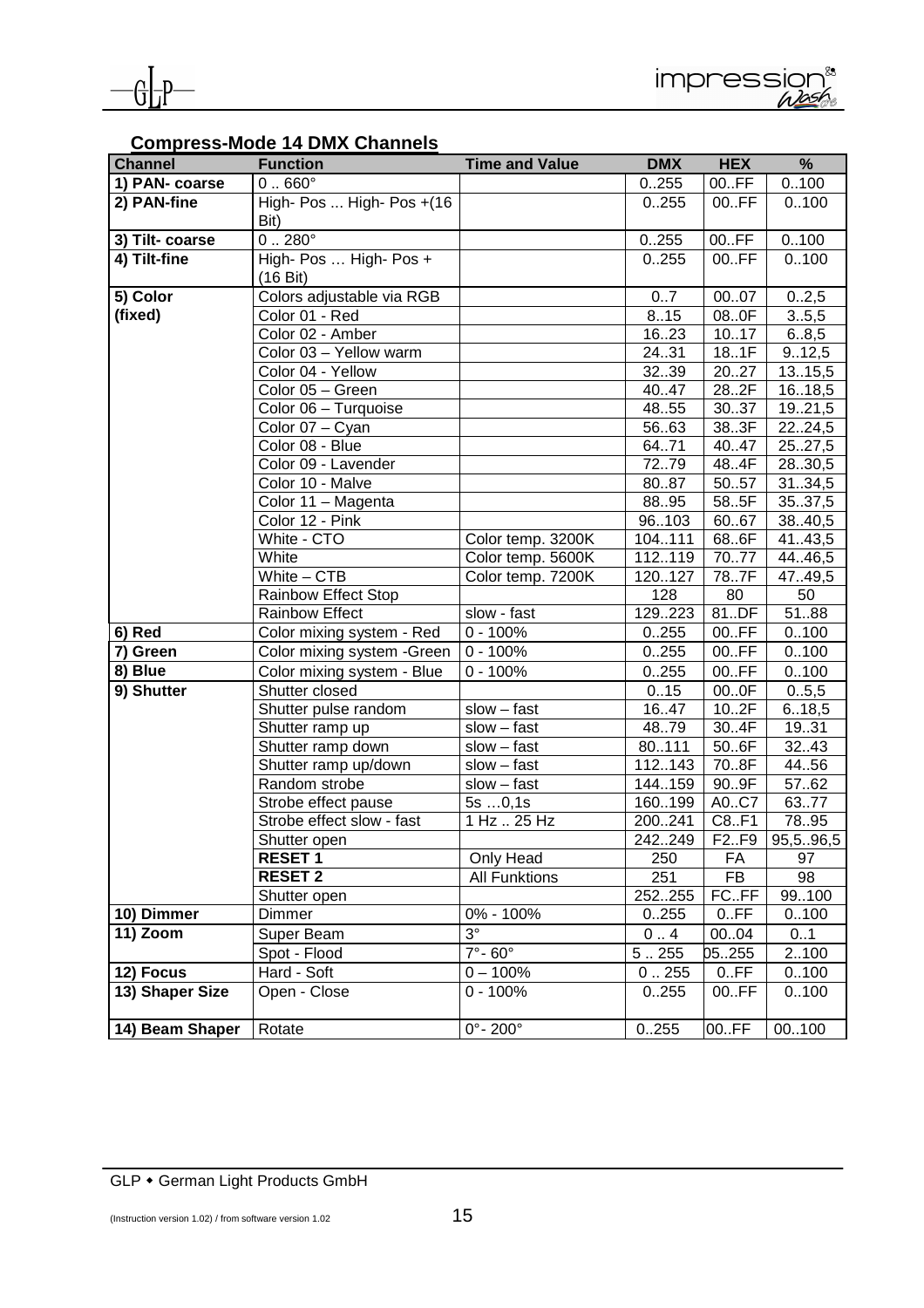| <b>Channel</b>   | <b>Function</b>                                                     | <b>Time and Value</b>                    | <b>DMX</b>        | <b>HEX</b>         | %              |
|------------------|---------------------------------------------------------------------|------------------------------------------|-------------------|--------------------|----------------|
| 1) PAN- coarse   | $0.660^\circ$                                                       |                                          | 0.255             | 00.FF              | 0.100          |
| 2) PAN-fine      | High- Pos  High- Pos + $(16$<br>Bit)                                |                                          | 0.255             | 00.FF              | 0.100          |
| 3) Tilt- coarse  | $0.280^{\circ}$                                                     |                                          | 0.255             | 00.FF              | 0.100          |
| 4) Tilt-fine     | High- Pos  High- Pos + (16)<br>Bit)                                 |                                          | 0.255             | 00.FF              | 0.100          |
| 5) Color         | Colors adjustable via RGB                                           |                                          | 07                | 0007               | 02,5           |
| (fixed)          | Color 01 - Red                                                      |                                          | 8.15              | 08.0F              | 3.5,5          |
|                  | Color 02 - Amber                                                    |                                          | 1623              | 10.17              | 6.8,5          |
|                  | Color 03 - Yellow warm                                              |                                          | 24.31             | 18.1F              | 9.12,5         |
|                  | Color 04 - Yellow                                                   |                                          | 3239              | 2027               | 13.15,5        |
|                  | Color 05 - Green                                                    |                                          | 40.47             | 28.2F              | 16.18,5        |
|                  | Color 06 - Turquoise                                                |                                          | 48.55             | 30.37              | 19.21,5        |
|                  | Color 07 - Cyan                                                     |                                          | 5663              | 383F               | 2224,5         |
|                  | Color 08 - Blue                                                     |                                          | 64.71             | 40.47              | 25.27,5        |
|                  | Color 09 - Lavender                                                 |                                          | 7279              | 48.4F              | 2830,5         |
|                  | Color 10 - Malve                                                    |                                          | 8087              | 5057               | 31.34,5        |
|                  | Color 11 - Magenta                                                  |                                          | 88.95             | 585F               | 3537,5         |
|                  | Color 12 - Pink                                                     |                                          | 96103             | 6067               | 38.40,5        |
|                  | White - CTO                                                         | Color temp.<br>3200K                     | 104.111           | 68.6F              | 41.43,5        |
|                  | White                                                               | Color temp.<br>5600K                     | 112.119           | 70.77              | 44.46,5        |
|                  | White $-$ CTB                                                       | Color temp.<br>7200K                     | 120127            | 787F               | 47.49,5        |
|                  | Rainbow Effect Stop                                                 |                                          | 128               | 80                 | 50             |
|                  | <b>Rainbow Effect</b>                                               | slow - fast                              | 129223            | 81.DF              | 5188           |
| 6) Red-coarse    | Color mixing system - Red                                           | $0 - 100%$                               | 0.255             | 00.FF              | 0.100          |
| 7) Red-fine      | Color mixing system - Red-<br>low                                   |                                          | 0.255             | 00.FF              | 0.100          |
| 8) Green-coarse  | Color mixing system - Green                                         | $0 - 100%$                               | 0.255             | 00.FF              | 0.100          |
| 9) Green-fine    | Color mixing system -<br>Green-low                                  |                                          | 0.255             | 00.FF              | 0.100          |
| 10) Blue-coarse  | Color mixing system - Blue                                          | $0 - 100%$                               | 0.255             | 00.FF              | 0.100          |
| 11) Blue-fine    | Color mixing system - Blue-                                         |                                          | 0.255             | 00.FF              | 0.100          |
|                  | low                                                                 |                                          |                   |                    |                |
| 12) Shutter      | Shutter closed                                                      |                                          | 0.15              | 000F               | 0.05,5         |
|                  | Shutter pulse random                                                | $slow - fast$                            | 16.47             | 10.2F              | 6.18,5         |
|                  | Shutter ramp up                                                     | $slow - fast$                            | 48.79             | 30.4F              | 19.31          |
|                  | Shutter ramp down                                                   | $slow - fast$                            | 80111             | 50.6F              | 32.43          |
|                  | Shutter ramp up/down                                                | $slow - fast$                            | 112.143           | 708F               | 44.56          |
|                  | Random strobe                                                       | $slow - fast$                            | 144.159           | 90.9F              | 57.62<br>6377  |
|                  | Strobe effect pause<br>Strobe effect slow - fast                    | 5s0,1s<br>1 Hz  25 Hz                    | 160.199<br>200241 | A0C7<br>C8.F1      |                |
|                  | Shutter open                                                        |                                          | 242255            | F <sub>2</sub> .FF | 78.95<br>96100 |
| 13) Dimmer-      | Dimmer                                                              | 0% - 100%                                | 0.255             | 0.FF               | 0.100          |
| coarse           |                                                                     |                                          |                   |                    |                |
| 14) Dimmer- fine | Dimmer low                                                          |                                          | 0.255             | 0.FF               | 0.100          |
| 15) Color temp.  | No color temperature<br>correction                                  |                                          | 07                | 0.07               | 02,5           |
|                  | Continuous color temperature<br>correction between 7200k -<br>3200k | Applicable for ALL<br>color <sub>5</sub> | 8.255             | 08.FF              | 3100           |

#### **High Resolution (Extended)-Mode 24 DMX Channels**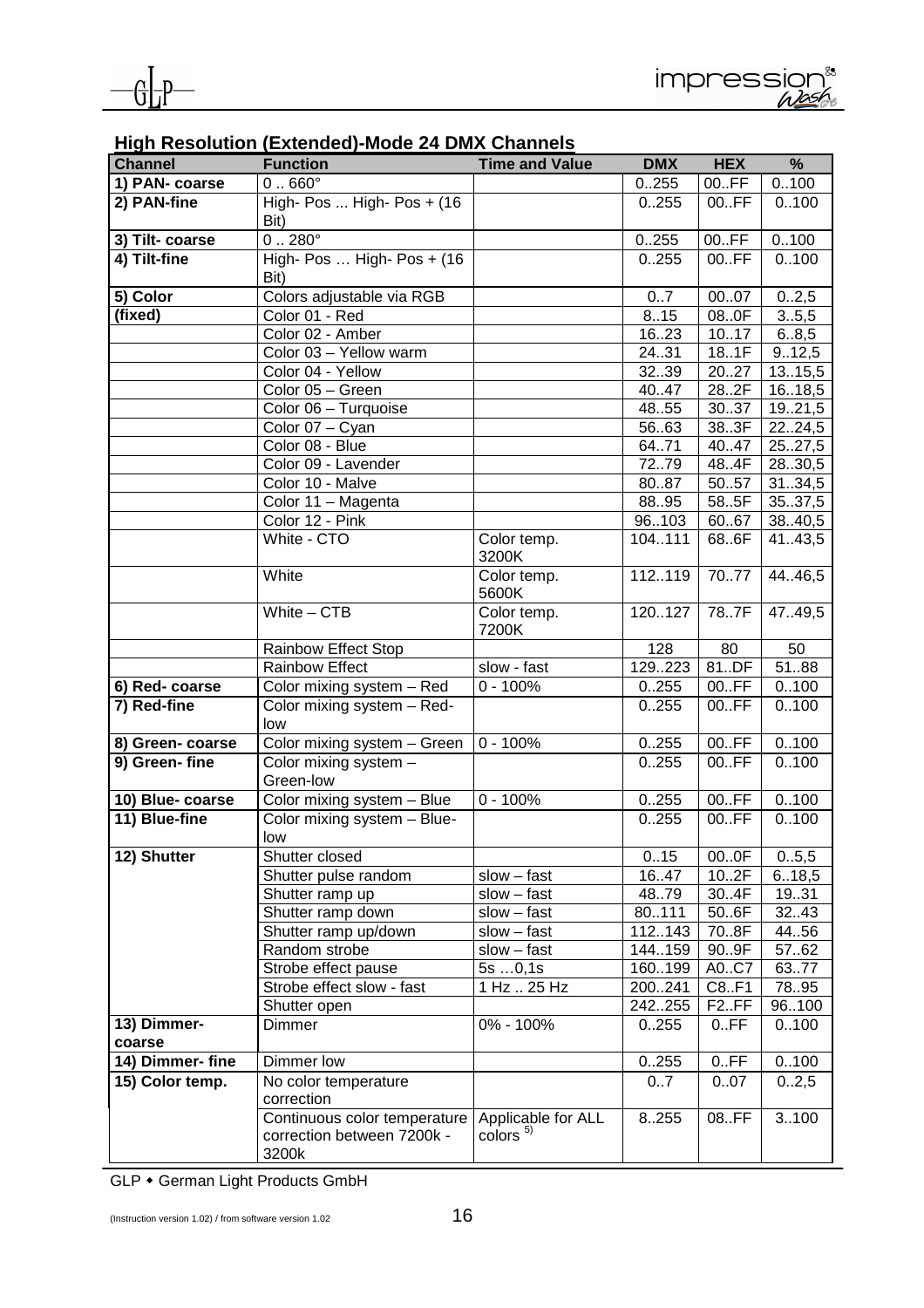

| 16) Special      | <b>RESET 1</b> |                              | 250253  | FA.FC | 9899  |
|------------------|----------------|------------------------------|---------|-------|-------|
|                  | <b>RESET 2</b> |                              | 254.255 | FD.FF | 100   |
| 17) Zoom coarse  | Super Beam     | $3^{\circ}$                  | 04      | 0004  | 0.1   |
|                  | Spot - Flood   | $7^\circ$ -60 $^\circ$       | 5.255   | 05255 | 2100  |
| 18) Zoom fine    | Zoom low       | $(0\% - 100\%)$              | 0.255   | 0.FF  | 0.100 |
| 19) Focus coarse | Hard - Soft    | $0\% - 100\%$                | 0.255   | 0.FF  | 0.100 |
| 20) Focus fine   | Focus low      | $(0\% - 100\%)$              | 0.255   | 0.FF  | 0.100 |
| 21) Shaper Size  | Open - Close   | $0 - 100%$                   | 0.255   | 00.FF | 0.100 |
| coarse           |                |                              |         |       |       |
| 22) Shaper Size  |                | $(0\% - 100\%)$              | 0.255   | 00.FF | 00100 |
| fine             | Shaper low     |                              |         |       |       |
| 23) Beam Shaper  |                | $0^{\circ}$ - 200 $^{\circ}$ | 0.255   | 00.FF | 00100 |
| coarse           | Rotate         |                              |         |       |       |
| 24) Beam Shaper  |                | $(0\% - 100\%)$              | 0.127   | 007F  | 0050  |
| fine             | Iris low       |                              |         |       |       |

#### **Locking and unlocking the Control Panel**

The Display will auto look automatically if the Touch Panel will not use for 10s. To unlook the Touch Panel you have to press one of the menu buttons for 2s..

#### 1) **Colors**

The predefined colors can be used as start colors for the Rainbow effect. First select a desired start color, then activate the rainbow effect. All **Impression Wash One** will then begin from that color and execute the rainbow effect synchronously. Different **Impression Wash One** can have different start colors but will still execute the rainbow effect synchronously. If you choose a color different from the ones marked with  $<sup>1</sup>$  in the tables above the rainbow start-color will be red.</sup>

#### 2) **Rainbow-effect Stop**

will pause this function. After resuming the rainbow-effect will be continued with the current color.

#### 3) **The Rainbow-effect**

will run synchronously only if it is started from one of the predefined colors (see also  $<sup>1</sup>$  before).</sup>

#### 4) **Attention:**

Please note that shutter frequencies over 10 Hz are prohibited in some countries. Especially frequencies in the range of 5 - 12 Hz can possibly cause epileptic seizures  $\rightarrow$  continuous blink irritation with a latency period of min. 70 ms. Please also refer to the relevant legislation of each country (For Germany for example: BGI 810-4 (Anhang 2) "Sicherheit bei Produktionen und Veranstaltungen - Scheinwerfer").

#### 5) **Color Temperature**

At anytime the **Impression Wash One** can be used the color correction for every RGB color.

GLP • German Light Products GmbH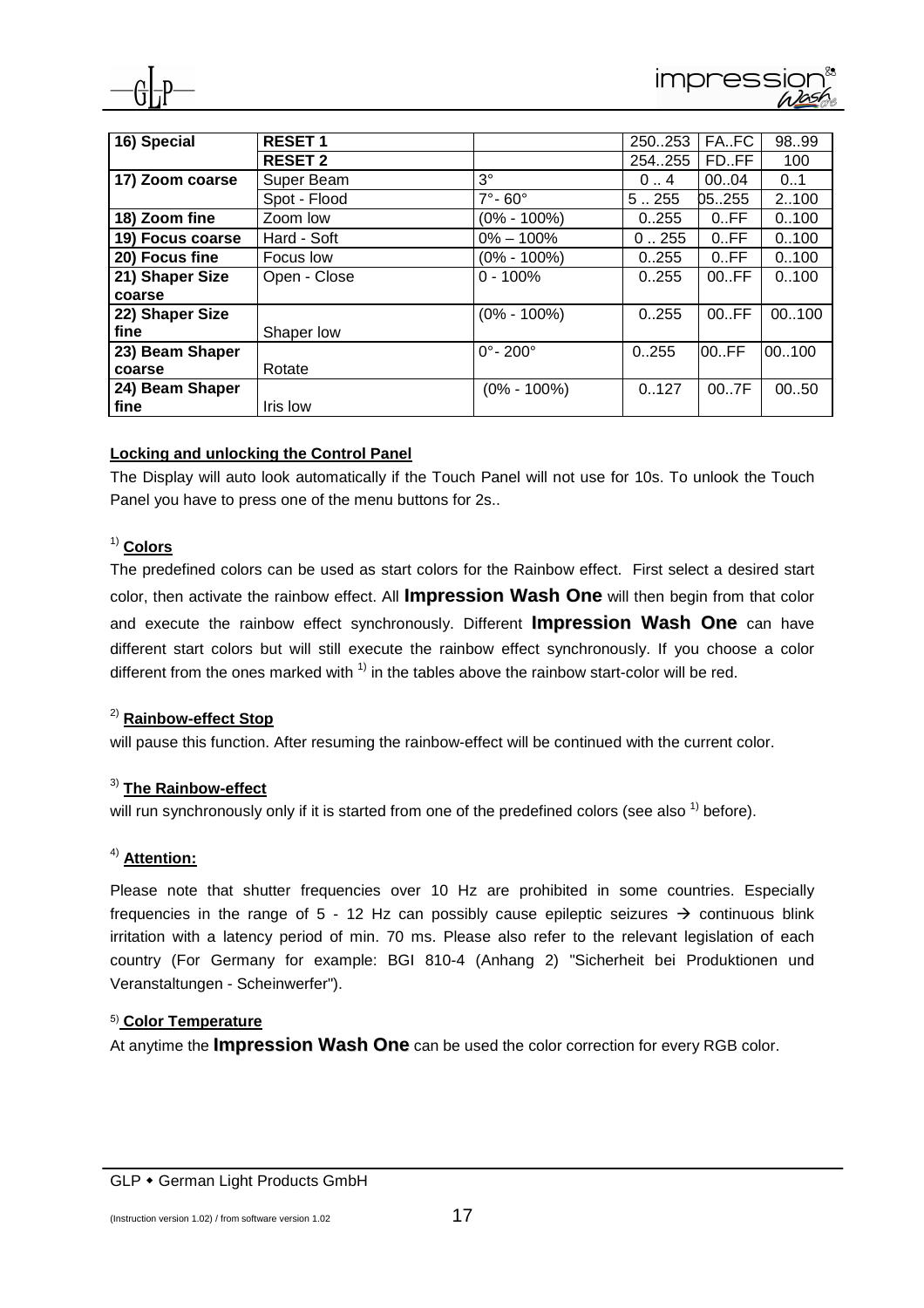## **4 Maintaining and Cleaning the Impression Wash one**

The **Impression Wash one** is a low maintenance fixture. It is only necessary to clean the lenses, air inlets and outlets from time to time. For safe operation it is absolutely essential that the fixture is kept clean and that dust, dirt and smoke-fluid residues must not build up on, or within, the fixture. If they do, the fixture's light output will be significantly reduced, and damages to the fixture may occur. Regular cleaning will not only ensure the maximum light output, but will also allow the fixture to operate reliably throughout its entire life. **Under no circumstances should alcohol or solvents be used to clean the fixture or its lenses!** 

#### **4.1 Safety regulations**

- **Disconnect the fixture from the mains power before commencing any maintenance work!**
- Wait minimum 15 minutes after removing the power to allow the fixture to cool down.

#### **4.2 Maintenance Intervals (rule-of-thumb)**

The maintenance schedule of any given fixture depends on the installation environment. Hence no specific guidelines can be given. The cleaning intervals given below are suggestions, based on practical experience. We suggest that you start with these and develop your own maintenance schedule as you see the fixtures performance in your specific environment.

| <b>Maintenance Task</b>    | <b>Interval</b> | <b>How</b>                          |
|----------------------------|-----------------|-------------------------------------|
| <b>Outside optic</b>       | weekly          | soft cloth and glass cleaning fluid |
| <b>Inside lens</b>         | yearly          | soft cloth no glass cleaning fluid  |
| <b>Fan and air channel</b> | monthly         | vacuum cleaner, airbrush, etc.      |
| <b>Moveable parts</b>      | yearly          | suitable fatty oil                  |

#### **Attention:**

- **Never let optical parts come into contact with oil or fat.**
- **Before running the fixture wait until all parts are touch dry.**
- **Never touch lenses with bare fingers.**

GLP • German Light Products GmbH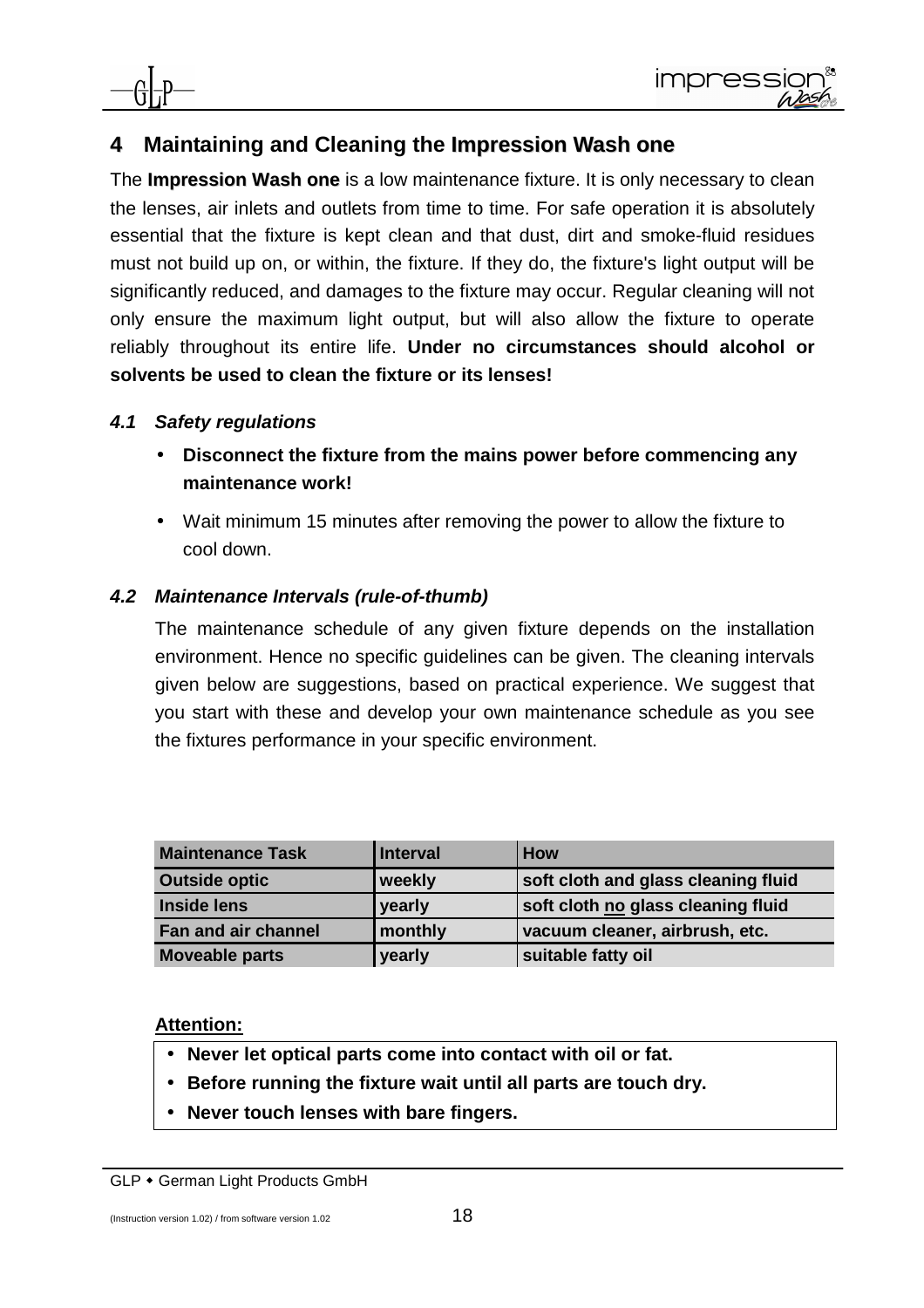

## **5 Technical Specifications**

| <b>Power supply</b>                                                                                         |                                                                                            |  |
|-------------------------------------------------------------------------------------------------------------|--------------------------------------------------------------------------------------------|--|
| <b>Power consumption</b>                                                                                    | 700 VA (Watt)                                                                              |  |
| <b>Power input</b>                                                                                          | Auto sensing 100-240 V AC, 50-60 Hz                                                        |  |
| <b>Fuse protection</b>                                                                                      | Micro-fuse 6.3x32 mm, T8A                                                                  |  |
| <b>Operational Parameters</b>                                                                               |                                                                                            |  |
| Max. ambient temp.                                                                                          | 45°C / 113°F (integrated overheating switch)                                               |  |
| <b>Mounting position</b>                                                                                    | Any (See Mounting chapter)                                                                 |  |
| <b>Lighting System - Additive Color mixing</b>                                                              |                                                                                            |  |
| <b>LED type</b>                                                                                             | 400W RGB LED Chipset                                                                       |  |
| <b>Lifetime</b>                                                                                             | 20.000 h                                                                                   |  |
| <b>Shutter / Dimmer (8/16 Bit)</b>                                                                          |                                                                                            |  |
| Strobe Effect with variable speed between 1 & 50 flashes per second, Random strobe,<br><b>Pulse effects</b> |                                                                                            |  |
| Continuous dimmer 0 - 100%                                                                                  |                                                                                            |  |
| Zoom (8/16 Bit)                                                                                             |                                                                                            |  |
| Zoom range 3° - 60°                                                                                         |                                                                                            |  |
| <b>Focus (8/16 Bit)</b>                                                                                     |                                                                                            |  |
| Motor driven focus from near (2 mtr.) to infinity                                                           |                                                                                            |  |
| <b>DMX Control</b>                                                                                          |                                                                                            |  |
|                                                                                                             | Standard USITT DMX-512, $3/5$ pole XLR; $[+] = Pin 3$ $[-] = Pin 2$<br>$[Ground] = Pin 1.$ |  |
| Pan / Tilt (8/16 Bit) - 3 phase stepper motor                                                               |                                                                                            |  |
| <b>Pan-</b> movement                                                                                        | 660° (Position Feedback)                                                                   |  |
| <b>Tilt- movement</b>                                                                                       | 280° (Position Feedback)                                                                   |  |
| <b>Weights and Measures</b>                                                                                 |                                                                                            |  |
| <b>Width of the base</b>                                                                                    | 472 mm / 18.6 inch.                                                                        |  |
| Length of the base                                                                                          | 230mm / 9 inch.                                                                            |  |
| <b>Height (head vertical)</b>                                                                               | 615mm / 24,2 inch.                                                                         |  |
| <b>Fixture weight</b>                                                                                       | 22 kg / 48.5 lbs.                                                                          |  |
| <b>Floor stand weight</b>                                                                                   | 2 kg / 4.4 lbs.                                                                            |  |

GLP • German Light Products GmbH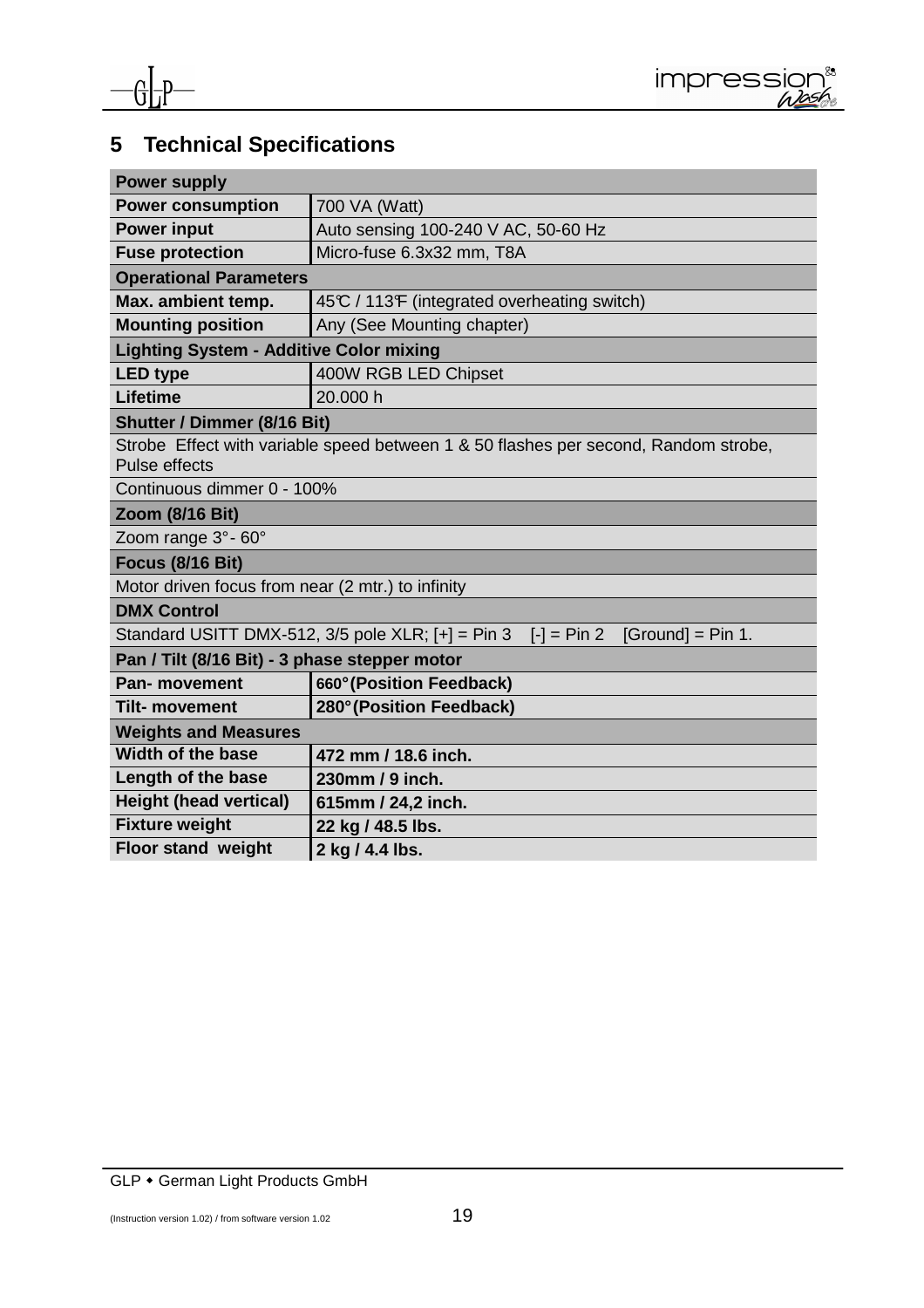



## 6 Index

| $\Delta$                              |
|---------------------------------------|
|                                       |
| $\boldsymbol{B}$                      |
|                                       |
|                                       |
| $\overline{c}$                        |
|                                       |
|                                       |
| and the control of the control of the |
| D                                     |
|                                       |
|                                       |
|                                       |
| $\mathbf{E}$                          |
|                                       |
|                                       |
|                                       |
|                                       |
| $\overline{G}$                        |
|                                       |
| H                                     |
|                                       |
|                                       |
| $\overline{I}$                        |
|                                       |
| $\mathbf{L}$                          |
|                                       |
| М                                     |
|                                       |
|                                       |

| Mounting in hanging Position 8 |
|--------------------------------|
|                                |
| $\Omega$                       |
|                                |
| $\overline{P}$                 |
|                                |
|                                |
| Powercon (Netzanschluss  4     |
| $\overline{s}$                 |
|                                |
|                                |
|                                |
|                                |
| $\overline{\tau}$              |
|                                |
| $\boldsymbol{U}$               |
|                                |
| $\overline{\mathsf{v}}$        |
|                                |
| W                              |
|                                |
| Weights and Measures  19       |